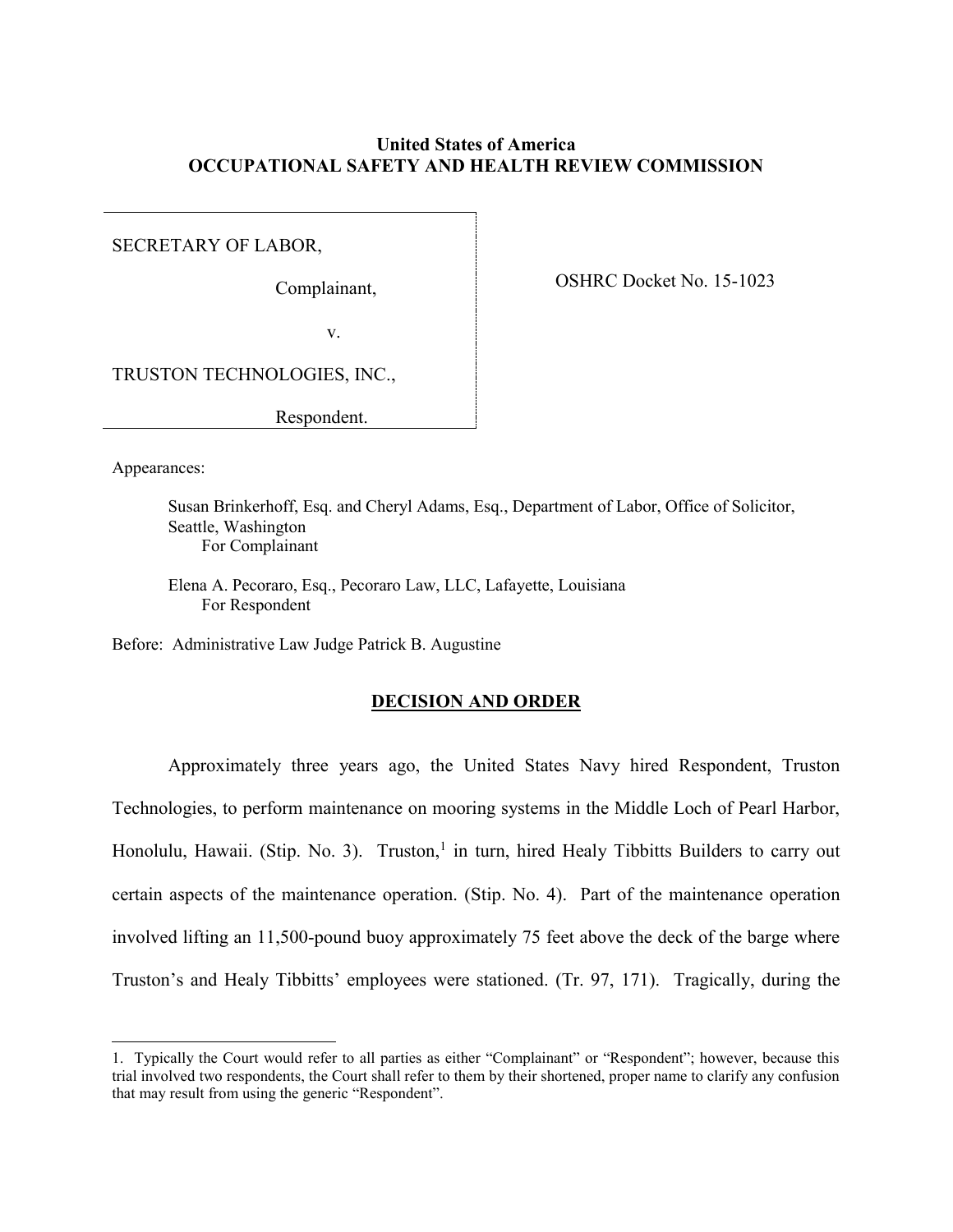course of one such lift, the buoy detached from the crane hook and fell to the deck of the barge, seriously injuring two Healy Tibbitts employees and killing two others. (Stip. No. 25). In response, Complainant conducted an inspection, and cited Truston for three violations of the Occupational Safety and Health Act.<sup>2</sup>

#### **I. Procedural History**

As noted above, Complainant cited Truston for three violations of the Act and proposed a total penalty of \$15,400. In response, Respondent filed a *Notice of Contest*, arguing Complainant could not prove a violation with respect to any of the citation items. By filing the *Notice of Contest*, Truston brought this case before the Occupational Safety and Health Review Commission pursuant to section 10(c) of the Occupational Safety and Health Act of 1970, 29 U.S.C.  $\S 659(c).$ <sup>3</sup>

In addition to citing Truston, Complainant also cited Healy Tibbitts for multiple violations of the Act. Because the facts and some of the alleged violations overlapped, Truston, Healy Tibbitts, and Complainant agreed to consolidate the cases for the purposes of trial only. Although the discussion of facts, and certain conclusions of law, will inevitably involve the actions of both Truston and Healy Tibbitts, this decision only addresses the citations issued to Truston. As previously noted, Complainant issued three separate citation items, but only two were addressed at trial—Citation 1, Item 1 was withdrawn by Complainant at the beginning of the trial. (Tr. 16).

The trial took place on October 24–27, 2016, in Honolulu, Hawaii. The following witnesses testified: (1) Compliance Safety and Health Officer (CSHO) Rajkumar Sundram; (2) Edward DeLach, Safety and Occupational Health Manager for OSHA Region 10; (3) Roger

<sup>2.</sup> The Court shall refer to the foregoing as "the Act".

<sup>3.</sup> The Court shall refer to the Occupational Safety and Health Review Commission as "the Commission".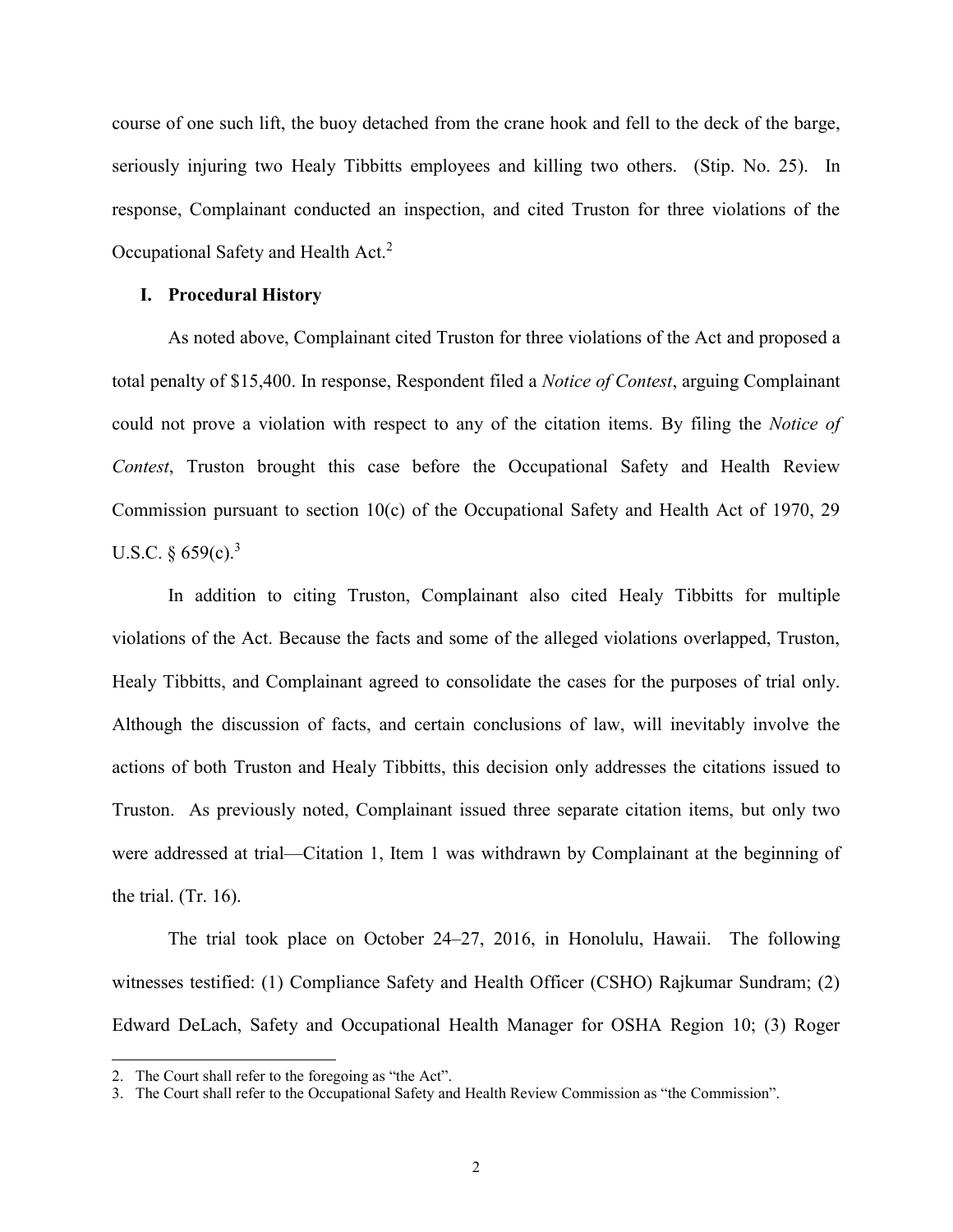Forstner, Area Director for the Honolulu OSHA Area Office; (4) Daniel T. Crane, OSHA Lead Physical Scientist at Salt Lake City Technical Center; (5) Richard E. Cabral, Jr., Superintendent for Healy Tibbitts; (6) Cristian Caicedo, Project Manager for Healy Tibbitts; (7) Richard Heltzel, President of Healy Tibbitts; (8) Richard Vonderhaar, Marine Construction Supervisor for Truston; (9) Ricky K. Cabral, an operator for Healy Tibbitts; (10) Robert Pittman, Navy contracting officer; (11) Gustav Ruetenik, Chief Engineer for P.C.C.I., Inc.; and (12) Erick Knezek, Co-Owner of Truston. 4 Both parties timely submitted post-trial briefs.

### **II. Stipulations & Jurisdiction**

The parties stipulated to a number of facts, both substantive and jurisdictional. Those stipulations were submitted by the parties as Joint Exhibit 1.<sup>5</sup> Based on the parties' stipulations, the Court finds the Commission has jurisdiction over the action pursuant to Section 10(c) of the Act. Further, the Court finds Respondent was an employer engaged in a business and industry affecting interstate commerce within the meaning of section 3(5) of the Act, 29 U.S.C. § 652(5). *Slingluff v. OSHRC*, 425 F.3d 861, 866–67 (10th Cir. 2005).

#### **III. Factual Background**

 $\overline{a}$ 

In May 2009, the United States Navy's Naval Engineering and Expeditionary Warfare Center entered into a contract with Truston to provide ocean facilities engineering support services to the Navy's Inactive Ships Yard, located in the Middle Loch of Pearl Harbor. (Stip. No. 2). The contract was subsequently modified in August 2014 to include attaching sinker blocks to existing mooring legs, which were installed in 1997. (*Id.*). Pursuant to the contact,

<sup>4.</sup> The testimony of Ricky K. Cabral, Robert Pittman, and Gustav Ruetenik was read into the record through the use of deposition testimony. Unfortunately, Ricky K. Cabral passed away during the pendency of these proceedings, though such was not the result of injuries suffered in the accident.

<sup>5.</sup> Subsequent references to the parties' Joint Stipulations will indicate the source and specific stipulation, e.g., "Stip. No. \_\_\_". Due to the joint nature of the trial, references to exhibits submitted by Truston will be labeled as "T-" and those submitted by Healy Tibbitts will be labeled as "HT-".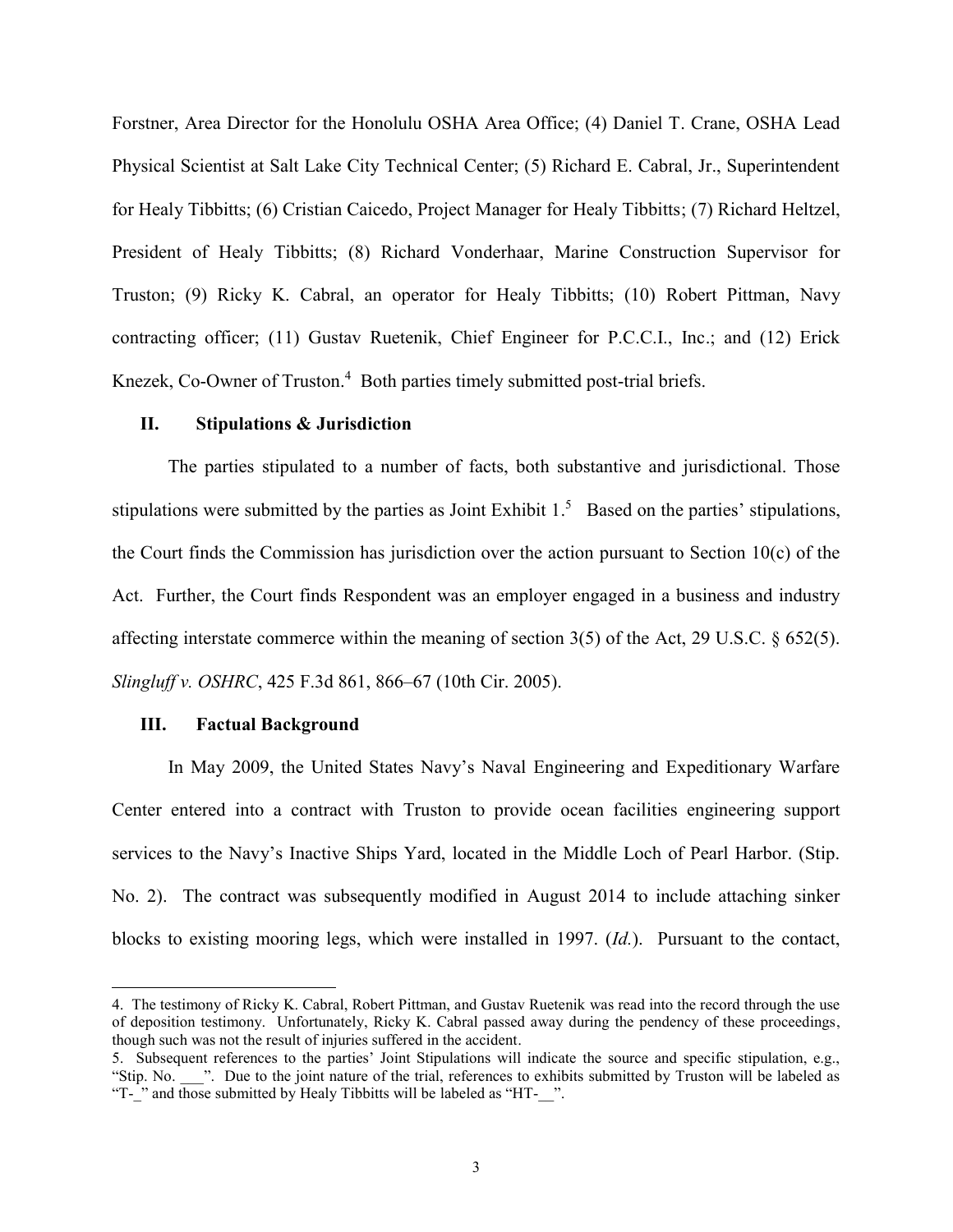Truston hired Healy Tibbitts to provide labor and equipment for the mooring upgrades. (Stip. No. 4).

According to Truston and Gustave Ruetenik, another contractor for the Navy, the Navy dictates the parameters of the contract, including specifications, guidelines, and safety. (Tr. 536, 585–86). In this case, Truston and representatives from the Navy participated in pre-planning meetings to discuss how the mooring upgrades would be accomplished, how previous operations have been carried out, and how safety would be handled. (Tr. 53, 573–74). The procedures and plans developed during this meeting were then reduced to a Project Execution Plan. (Tr. 484; Ex. T-52). Bob Pittman and Steve Cohen, both Navy representatives, reviewed the plan and gave it their approval. (Tr. 484).

Pittman was the designated onsite representative for the Navy. However, according to Healy Tibbitts' Contract Proposal<sup>6</sup> and Truston's Site-Specific Accident Prevention Plan, Truston assumed responsibility for supervision of subcontractor personnel and over all safetyrelated matters. (Ex. C-5, C-12). The Accident Prevention Plan specifically states, "We will provide and enforce safety rules to protect employees, subcontractor, clients and the public." (Ex. C-12 at 3). The testimony of Richard E. Cabral, Jr. and Ricky Cabral confirmed those assumed responsibilities were carried out on a day-to-day basis by Truston's onsite supervisors, Robert Vonderhaar and Chris Pacheco. (Tr. 313, 398, 403). While Pittman participated in a portion of the work—identifying the link on the riser chain to which the sinker blocks would be attached—Truston was still responsible for carrying out the mooring maintenance in accordance with the plan approved by the Navy. (Tr. 439–41; Ex. C-5, C-12). This is reflected in the Project

<sup>6.</sup> Although the actual contract between the parties was not introduced into evidence, neither Truston nor Healy Tibbitts disputed that Truston, in fact, assumed responsibility for supervising the work described in the proposal. (Ex. C-12).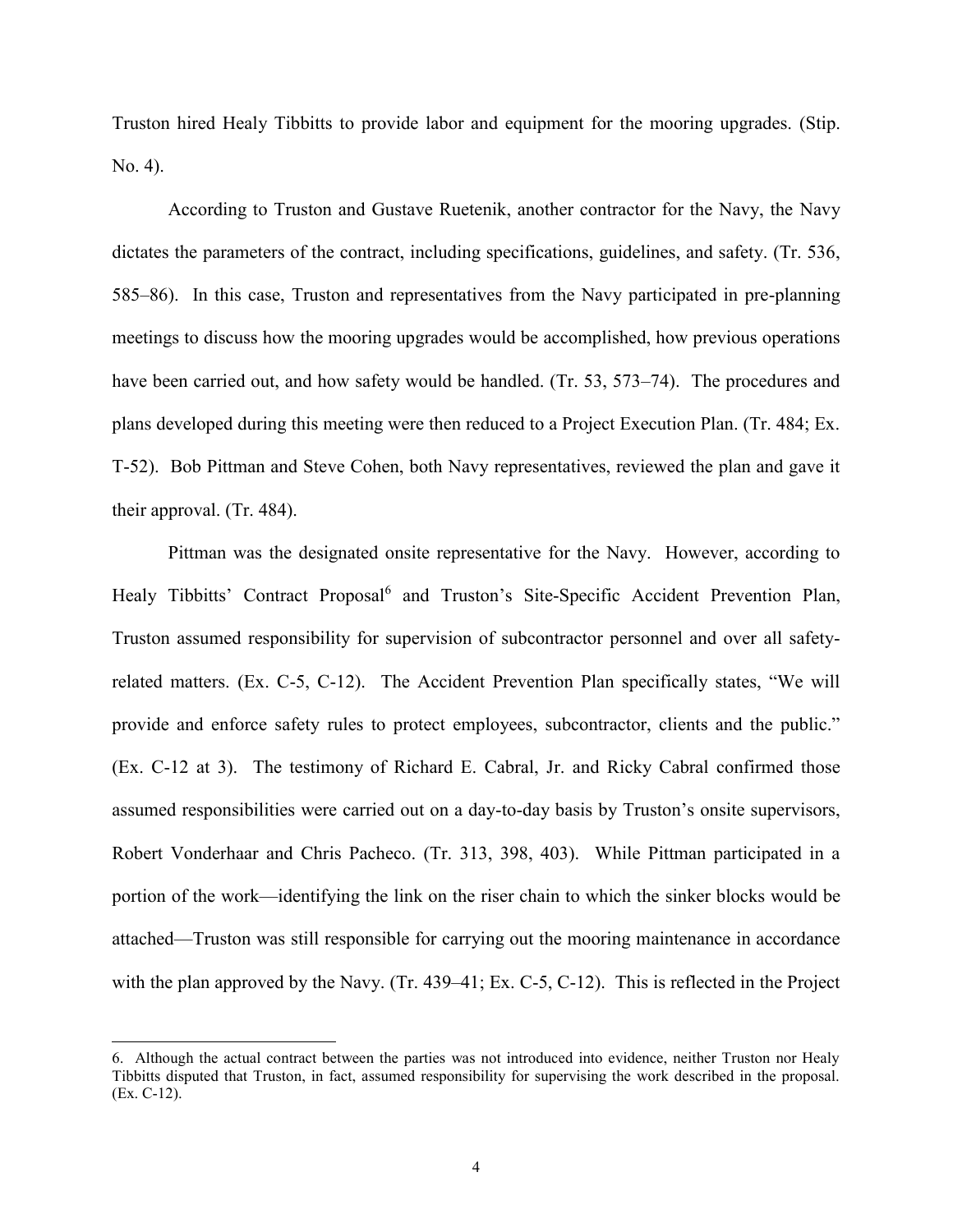Organizational chart, which was supplied by Truston in its Project Execution Plan. (Ex. T-52 at 4).

The Navy-approved plan called for repairs to the D-8 and D-11 moorings. (Ex. C-5, T-52). The D-8 mooring secured three retired ships, the USS Tarawa, an LHA-1 class amphibious assault ship, as well as two FFG class frigates. (Ex. T-52 at 18). The D-8 mooring consisted of eight legs, which were used to secure the previously mentioned vessels. (Tr. 55; Ex. C-1 at 3). The project called for attaching two 15-ton concrete sinker blocks to each of the D-8 mooring legs, which secure the buoy and, in turn, the vessels, to the seabed. (Ex. T-52 at 19).

Each mooring leg consisted of a buoy, a riser chain, and a series sinkers and/or anchors placed at predetermined locations along the riser chain. (Tr. 52; Ex. C-2; T-52). The D-8-H mooring leg, which is the subject of this proceeding, consisted of a hawsepipe buoy, a riser chain, and sinkers. A hawsepipe buoy contains a section of vertical, hollow pipe that runs through the center. (Tr. 52; Ex. C-2 at 1). The riser chain travels through the pipe and connects the vessel above water to the sinker blocks below. (*Id.*). The chain is held in place by a capture plate, which locks the buoy onto a specific position on the chain. (Tr. 478–79; Ex. C-1 at 2, C-15 at 5). The capture plate, in turn, is welded onto a flange ring, which is then screwed to the top of the hawse pipe. (Tr. 481–82).

Prior to lifting the mooring out of the water, Respondent had to place the sinker blocks on the bow of a working barge. (Tr. 324). In order to affix the sinker blocks, the D-8-H mooring was disconnected from the Tarawa and attached to the hook of a crane, which was mounted on a separate barge. (Tr. 326). Before the crane was connected, however, Healy Tibbitts' crew, supervised by Richard E. Cabral, Jr., jumped onto the buoy and inspected the surface, including hitting it with hammers, to ensure it was sound to lift. (Tr. 326). The hook was then attached to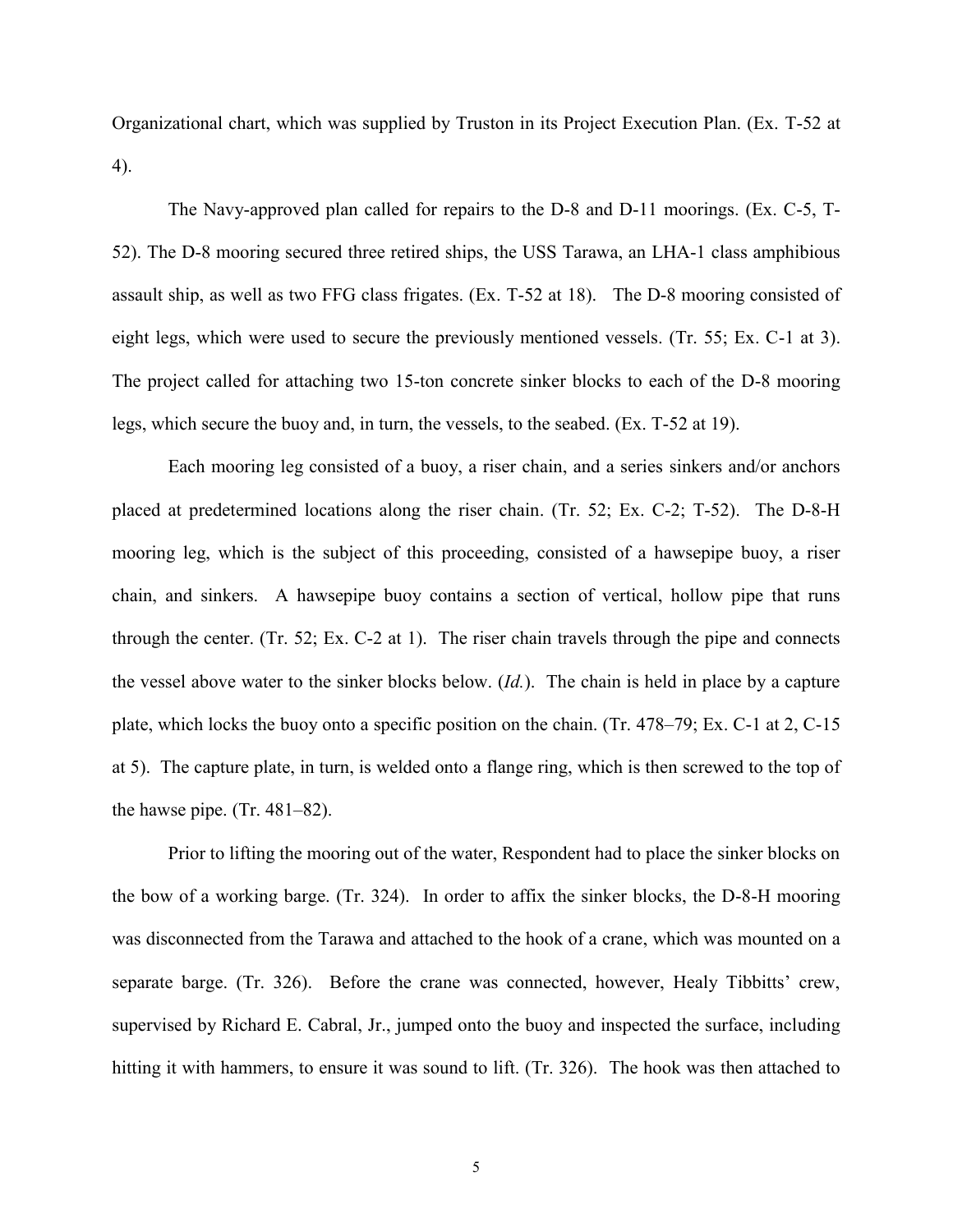the last link in the riser chain before it entered the hawsepipe section of the buoy. (Tr. 326; Ex. C-11). The crane operator, Ricky Cabral, began lifting the buoy, but only enough to make the connection taut and stabilize the surface of the buoy. (Tr. 326). At that point, the crew on the buoy attached the back-up cable,<sup>7</sup> a 3/4-inch wire sling, by looping it through the highest link available on the riser chain and attaching it to the pad eyes on the side of the buoy. (*Id.*). Even though the crew utilized the highest link available in the riser chain, the back-up sling retained a fair amount of slack; it was not used to lift the buoy. Once the buoy was ready to lift, the crew returned to the barge. (Tr. 326).

The initial stages of the lift are a delicate dance. The crane operator must slowly lift the mooring leg to account for the anchors being sunk into the seabed and the location of the load. (Tr. 327). As the load is being lifted, the barge operator has to back up the barge to align the load directly underneath the crane. (Tr. 328). Once properly aligned, the buoy and chain are lifted straight up out of the water, and the chain is "dogged off" to a cleat on the side of the barge, which holds the chain in place. (Tr. 328). From there, the chain is washed down with a high-pressure hose to remove years of marine growth, which allowed Pittman to count the chain links and determine where the sinker blocks should be located. (Tr. 169, 328). After the chain is washed, the load is moved over to the working barge, where the chain is cleated and the first of two anchors/sinker blocks is held static at the water line. (Tr. 328–29). This process is repeated for the remaining anchor(s). (*Id.*).

The accident occurred when the crew was attaching the first sinker block. (Tr. 331). After the riser chain was cleated, as described above, the buoy was lifted 75 feet into the air. The crew was positioned below the buoy on the deck of the working barge. (Tr. 97; Ex. C-6).

<sup>7.</sup> During his testimony, Richard E. Cabral, Jr. referred to the back-up cable as the "safety" cable. (Tr. 326).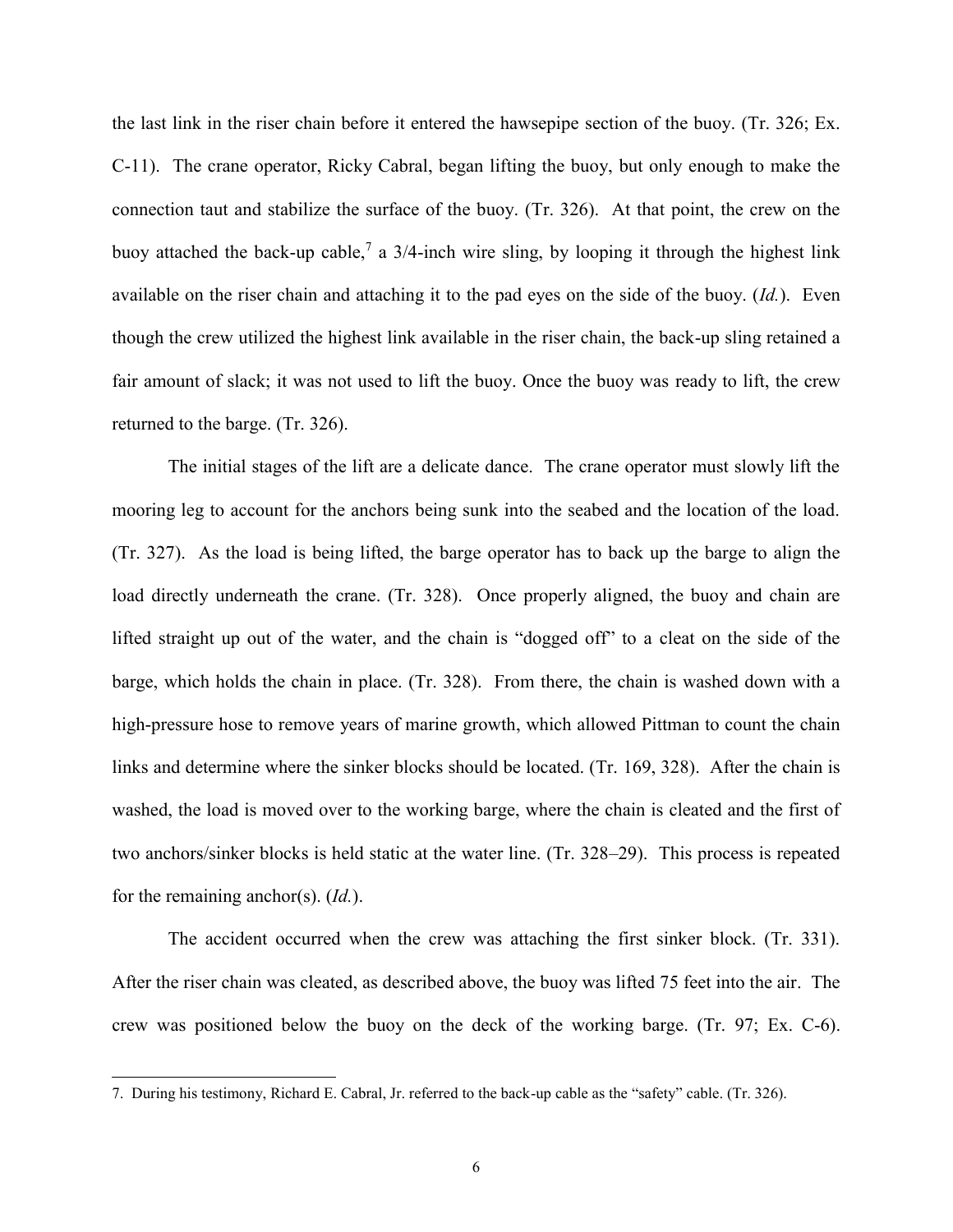Though they were not standing directly below the buoy, the crew was standing along the path of the riser chain, and some had already taken positions atop the concrete sinker blocks in order to affix them to the chain. (Tr. 344–45; Ex. C-6). While the buoy was suspended, the flange plate came loose, and the buoy fell down the path of the riser chain and crashed onto the deck of the barge, killing two Healy Tibbitts employees and seriously injuring two others. (Tr. 45; Stip. No. 25).

Subsequent analysis of the buoy components, which was performed by Daniel Crane of the Salt Lake City Technical Center, showed only 2 or 3 of the 16 screws that affixed the flange plate to the buoy were structurally sound. (Ex. C-15 at 15). The remaining screws had corroded to the point they were no longer fastened to the buoy. (*Id.*). When the lift occurred, only two screws were securing the flange plate, and hence the capture plate and riser chain, in place. According to Crane, most of the corrosion was covered over with layers of paint and some sort of foam application, which obscured the problem from the visual observation performed by the Healy Tibbitts crew. (Ex. C-15 at 8, 16).

The back-up sling did not catch the buoy. Though there was some indication the flange plate, once detached from the buoy, had hit the sling during the fall, Crane determined the failure of the sling was the result of a shock load, or tensile failure. (Tr. 264–77; Ex. C-15). Crane illustrated how this occurred by pointing out the sling had been stretched an additional ten inches, and the breaks along the individual wire strands appeared consistent with a tensile failure. (Tr. 281; Ex. C-15 at 2–4). According to Crane, depending on which link the back-up sling was looped through, it was subject to a downward force of at least 91,275 pounds and potentially more than a million pounds. (Tr. 277, 630–632; Ex. C-15 at 51, C-32). This was far in excess of the sling's rated capacity, which was 56,000 pounds. (Tr. 270). Due to the overwhelming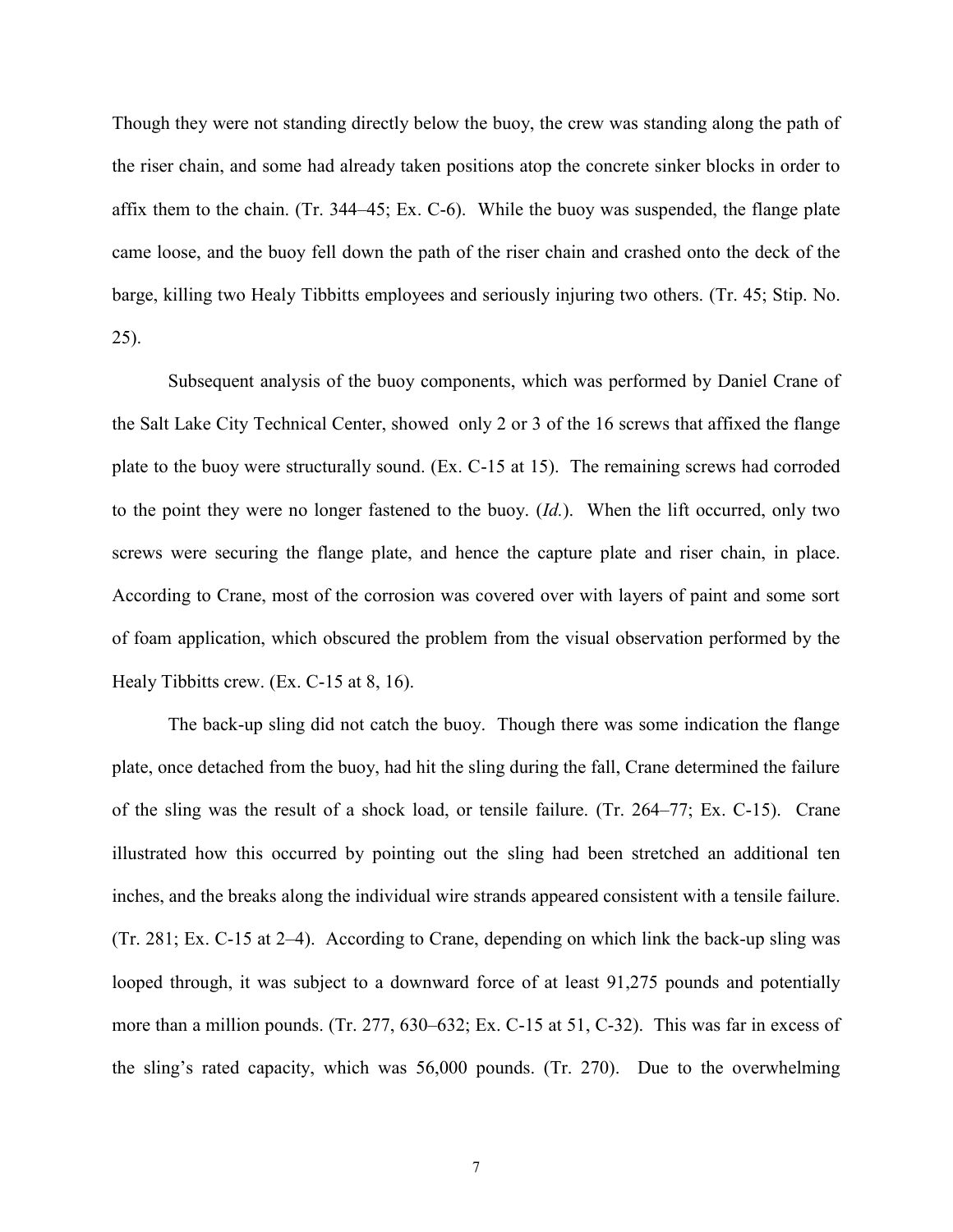amount of force, the sling did very little, if anything, to arrest the fall of the buoy down the riser chain.

After the incident, OSHA was notified and sent CSHO Rajkumar Sundram to perform an investigation. (Tr. 57). As a result of his investigation, CSHO Sundram recommended Truston be cited for three violations of the Act. Complainant withdrew one of the violations at trial, leaving the Court with two alleged violations, which are addressed below.

## **IV. Discussion**

### **A. Truston Was a Controlling Employer**

At trial, Truston pursued a line of argument suggesting it was not a controlling employer and, hence, not responsible for the Healy Tibbitts employees were exposed to the hazardous condition. In its brief, Truston appears to have abandoned that argument, save for suggesting the Navy was ultimately responsible for the deteriorated condition of the buoy. To the extent Truston argues it should not be held liable as a controlling employer, the Court disagrees.

An employer will be held liable as a controlling employer if it could reasonably be expected to prevent or detect and abate a violation by reason of its supervisory capacity and control over the worksite. *See IBP, Inc.*, 17 BNA OSHC 2073, 2074 (No. 93-3059, 1997); *see also Summit Contractors, Inc.*, 23 BNA OSHC 1196, 1206 (No. 05-0839, 2010) (finding controlling employer where record shows company "maintained significant control over the worksite in general and over the cited condition in particular"); *Grossman Steel & Aluminum Corp.*, 4 BNA OSHC 1185 (No. 12775, 1975) (finding general contractor "well-situated to obtain abatement of hazards" and thus "reasonable to expect the general contractor to assure compliance with the standards insofar as *all employees* on the site are affected") (emphasis added).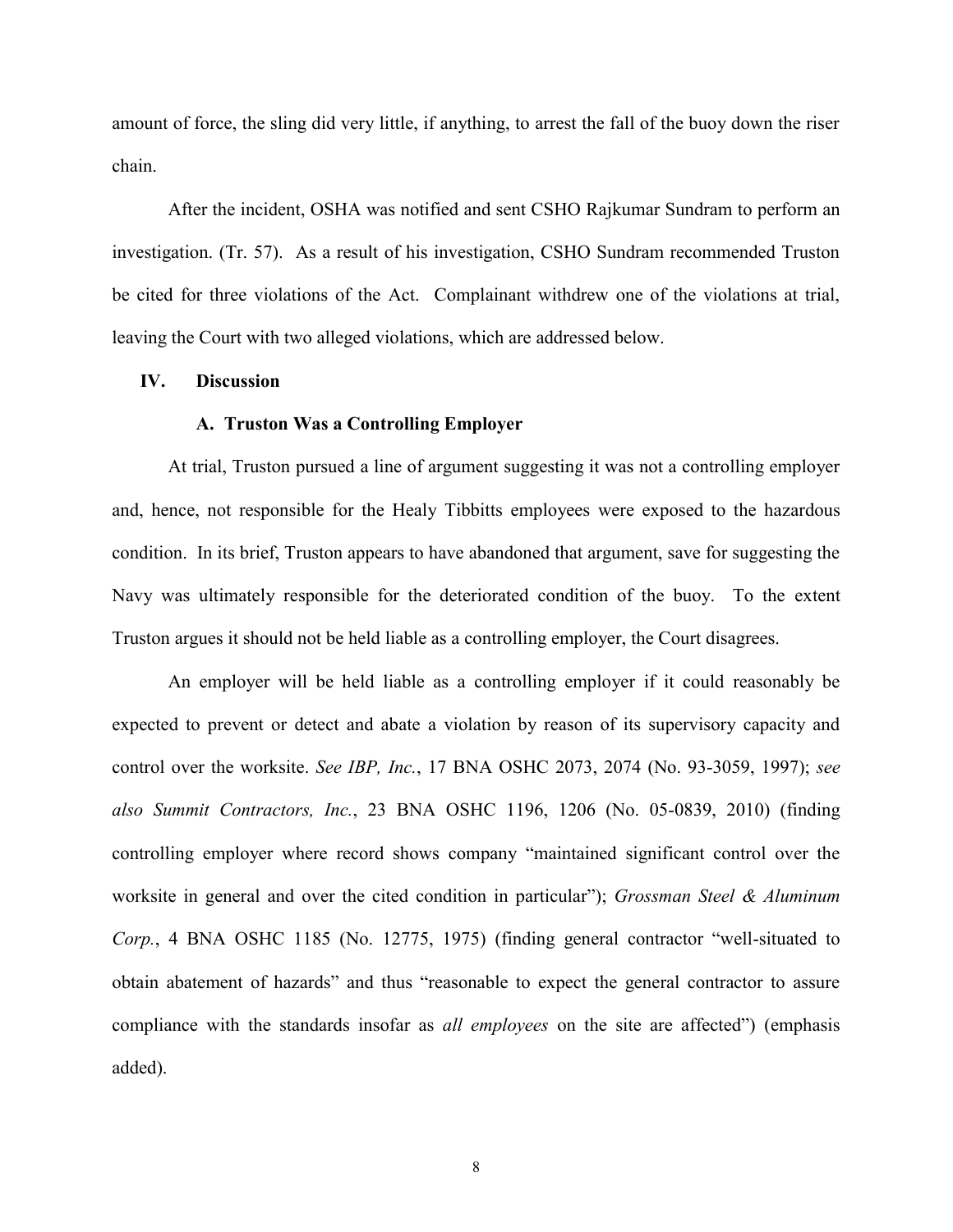The evidence regarding Truston's control over the worksite was substantial. Healy Tibbitts' contract proposal indicated "[a]ll work shall be under the direct supervision of [Truston's] designated superintendent." (Ex. C-12 at 4). The lift plan, which was developed by Truston, identified two of its own employees—Chris Pacheco and Richard Vonderhaar—to serve as the on-site construction supervisors. (Ex. C-13 at 2). The Project Execution Plan also reiterated Truston's supervisors would be directing operations. (Ex. T-25). Finally, Truston's Accident Prevention Plan specifically states, "Truston has *ultimate responsibility* for the safety of the project and ensuring that all employees, subcontractor and vendors have a clear understanding of and adhere to any safety instructions." (Ex. C-5 at 4) (emphasis added). These documents indicate Truston specifically assumed the responsibilities of a controlling employer.

Further, the testimony of the various witnesses established Truston's position as a controlling employer. Richard E. Cabral, Jr., Healy Tibbitts' superintendent, testified Truston was in charge of the worksite, and if he had any questions he would ask either Chris Pacheco or Richard Vonderhaar, Truston's construction supervisors. (Tr. 314). Healy Tibbitts' project manager, Christian Caicedo, testified Truston's project manager would provide the schedule, instructions, and equipment lists. (Tr. 350–51). In that regard, he also testified Healy Tibbitts had no control over scheduling or sequencing; instead, Truston's on-site management managed the workflow and provided direct instruction to the Healy Tibbitts workers that were at the worksite. (Tr. 352–53).

Truston developed the lift and execution plans, developed a site-specific accident prevention plan, assumed responsibility for health and safety at the worksite, and supervised the work of Healy Tibbitts' employees. Given its supervisory capacity and control over the worksite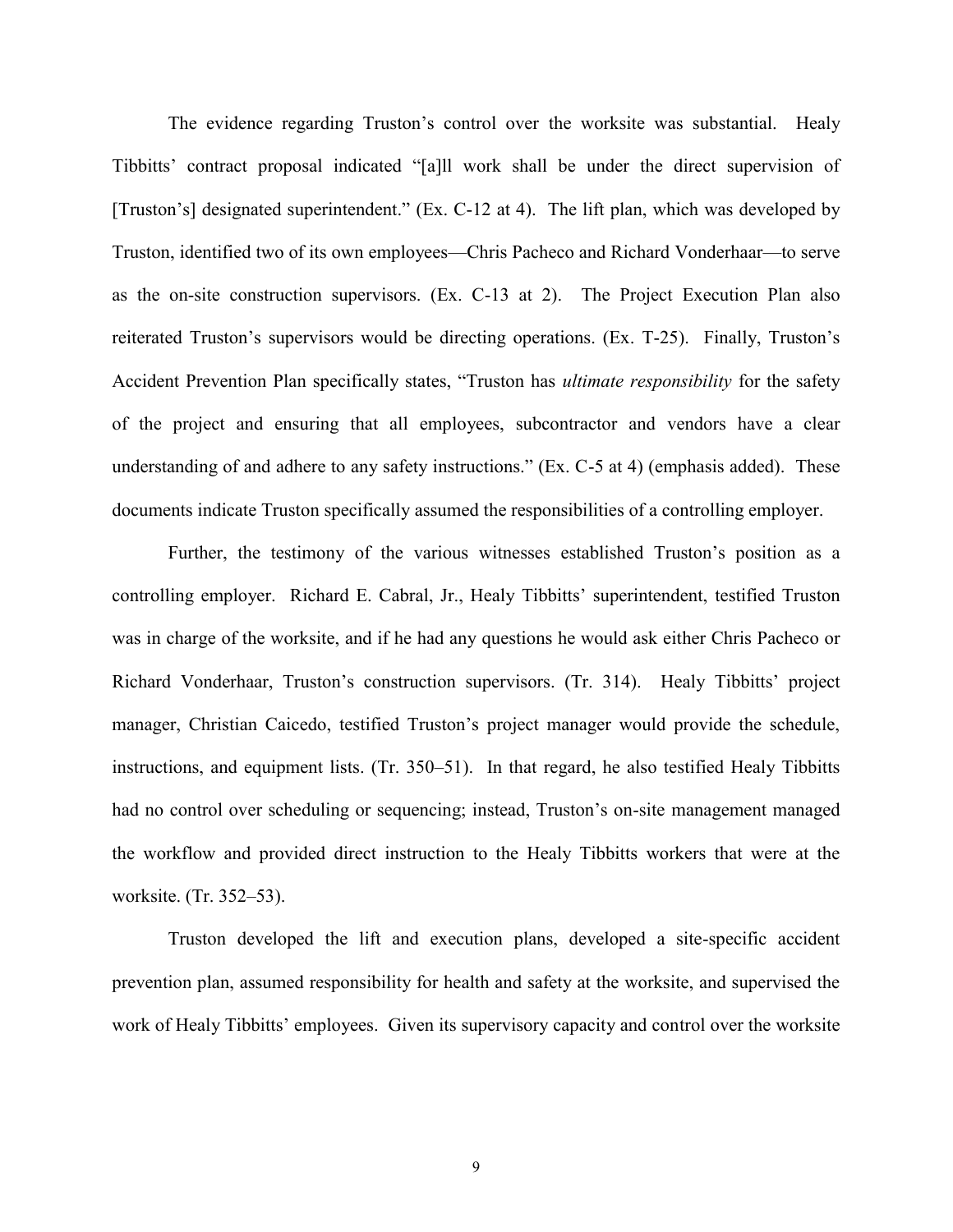in general, including the manner in which the mooring legs were to be lifted and replaced, the Court finds Respondent was a controlling employer.

# **B. Law Applicable to Alleged Violations**

To establish a violation of an OSHA standard pursuant to section 5(a)(2), Complainant must establish: (1) the standard applies; (2) the terms of the standard were violated; (3) employees were exposed to the hazard covered by the standard; and (4) the employer had actual or constructive knowledge of the violation (i.e., the employer knew or, with the exercise of reasonable diligence, could have known of the violative condition). *Atlantic Battery Co.*, 16 BNA OSHC 2131, 2138 (No. 90-1747, 1994).

Complainant has the burden of establishing each element by a preponderance of the evidence. *See Hartford Roofing Co.*, 17 BNA OSHC 1361 (No. 92-3855, 1995). "Preponderance of the evidence" has been defined as:

The greater weight of the evidence, not necessarily established by the greater number of witnesses testifying to a fact *but by evidence that has the most convincing force*; superior evidentiary weight that, though not sufficient to free the mind wholly from all reasonable doubt, is still sufficient to incline a fair and impartial mind to one side of the issue rather than the other.

Black's Law Dictionary, "Preponderance of the Evidence" (10th ed. 2014) (emphasis added).

# **1. Citation 1, Item 2**

Complainant alleged a serious violation of the Act in Citation 1, Item 2 as follows:

29 CFR  $1926.251(c)(11)$ : Shock loading is prohibited:

a. On December 10, 2014, on the barge, a 3/4-inch wire rope sling was used on a hawsepipe buoy that was subject to a shock load when the capture plate separated from the hawsepipe buoy, exposing employees to a struck-by hazard.

*See Citation and Notification of Penalty* at 7.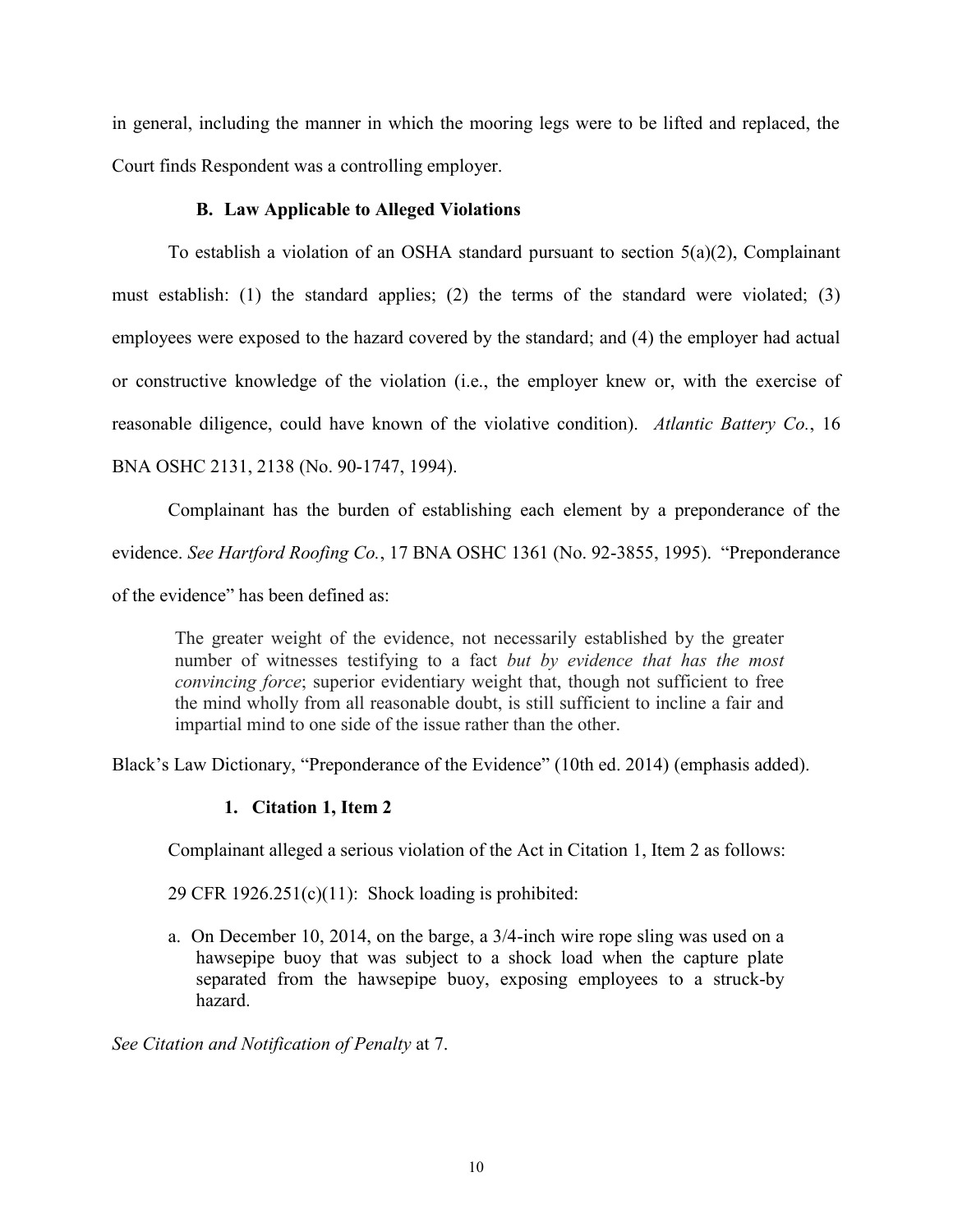#### **a. The Standard Does Not Apply**

The cited standard applies to "slings used in conjunction with other material handling equipment for the movement of material by hoisting." 29 C.F.R.  $\S$  1926.251(a)(5). The buoy lift was accomplished by attaching the crane hook to a riser chain, which ran through the center of the buoy and was held in place by a capture plate. (Tr. 52). In addition to the crane hook, however, Truston loosely attached a sling to the buoy and looped it through one of the links in the riser chain. Truston contends, and Complainant concedes, the sling was used as a back-up to the crane hook, which performed the lift. Even though the parties agree it was a back-up, Complainant cited Respondent for improperly rigging the sling. Should the rigging in construction standards apply to a sling that the parties agree was used solely for back-up?

# i. **Plain Language Does not Support Complainant's Interpretation**

While the parties have many disagreements—controlling employer, how the wire rope broke, etc.—they agree on the one fact fundamental to the question of whether the standard applies: the sling was a back-up to the principal hoisting mechanism. Insofar as the parties agree on that fact, the only question is whether the standard applies.

Complainant contends the language of the scope and application paragraph clearly indicates the cited standard applies to the back-up sling because (1) it was a sling, and (2) it was used in conjunction with other material handling equipment to hoist the buoy. *Compl't Br.* at 16. Truston, on the other hand, argues the standard does not apply to a back-up sling because it was not used—nor was it intended to be used—to hoist or otherwise move the buoy; rather, it was a "can't hurt, might help" proposition that should not subject them to liability under the Act. (Tr. 383). The Court agrees with Respondent. Although Complainant's reading of the scope and application paragraph appears to be premised on plain language, his application of the standard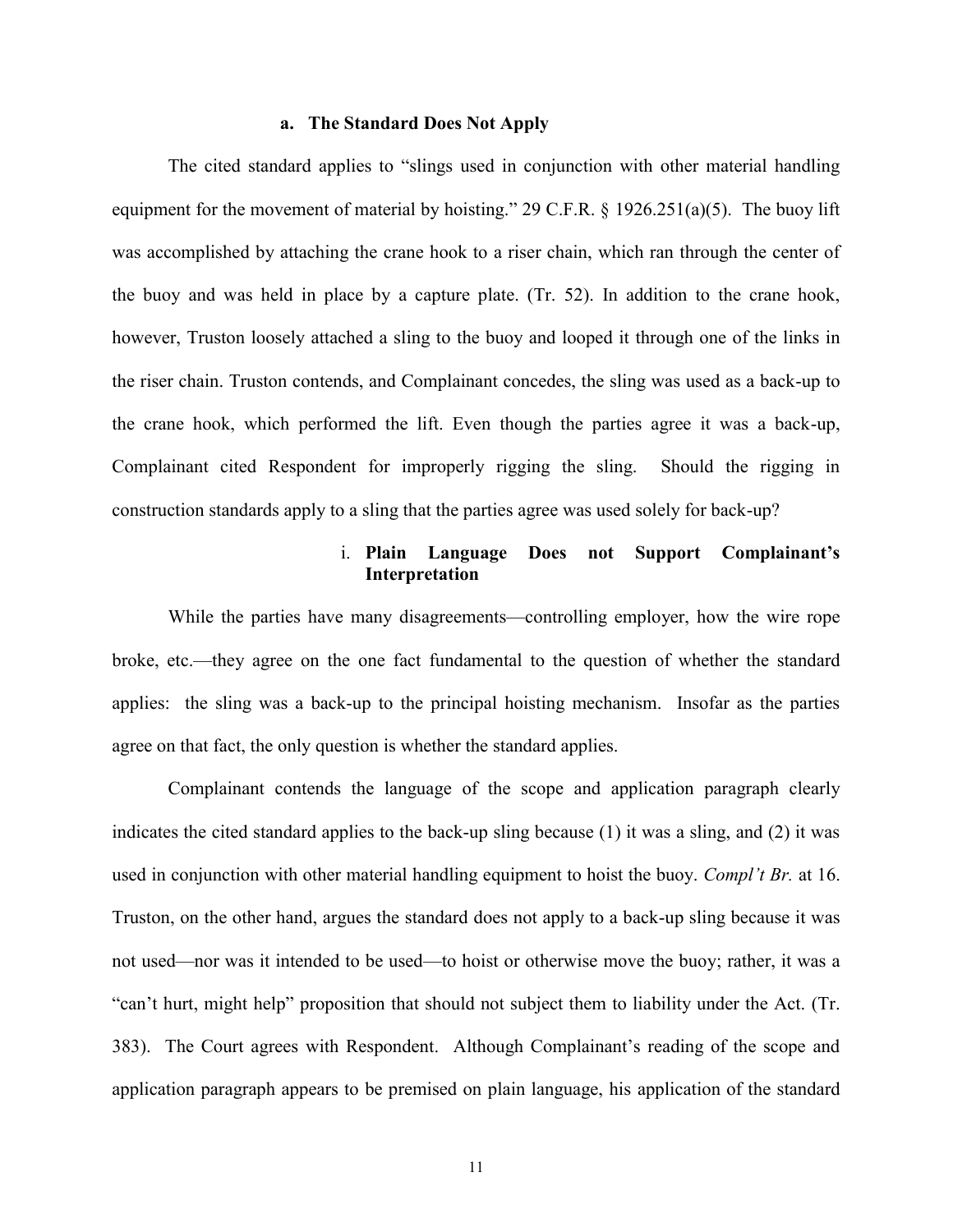to the facts of this case improperly broadens its scope and, in so doing, imposes liability where no obligation existed in the first place.

Because the parties dispute the import of the scope and application paragraph, the Court first looks to its text and structure. *Gen. Motors. Corp.*, 17 BNA OSHC 1217 (No. 91-2973 *et. al.*, 1995). "When the statute speaks with clarity, in all but the most extraordinary circumstances, judicial inquiry is ended." *Id.* (citing *Estate of Cowart v. Nicklos Drilling Co.,* 112 S.Ct. 2589, 2594 (1992)). If the meaning of a standard cannot be gleaned from a plain language analysis, the next step is to review contemporaneous legislative histories of the standard. *Id.* If the question still remains unsettled, the Court will defer to Complainant's interpretation of the standard insofar as it is reasonable. *Id.* (citing *Kiewit Western Co.*, 16 BNA OSHC 1689, 1693 (No. 91–2578, 1994)).

The scope and application paragraph states: "This section applies to slings used in conjunction with other material handling equipment for the movement of material by hoisting." 29 C.F.R. § 1926.251(a)(5). To clarify, the Court reviewed the definition of "sling" in the parallel, general industry standard found at 29 C.F.R. § 1910.184, which is defined as "[a]n assembly which *connects* the load to the material handling equipment." 29 C.F.R. § 1910.184(b) (emphasis added). *See* 29 C.F.R. § 1910.184(b). Based on their location in the C.F.R., section 1910.184 and section 1926.251 are applicable to different employments; however, the history of section 1926.251 illustrates that the standards found at section 1910.184 were not only identified as applicable to construction, but were eventually adopted, in significant part, into the Part 1926 standards.<sup>8</sup> *See* Identification of General Industry Safety and Health Standards (29 CFR Part

<sup>8.</sup> Compare 29 C.F.R. § 1910.184(a) ("This section applies to slings used in conjunction with other material handling equipment for the movement of material by hoisting, in employments covered by this part.") to 29 C.F.R. § 1926.251(a)(5) ("This section applies to slings used in conjunction with other material handling equipment for the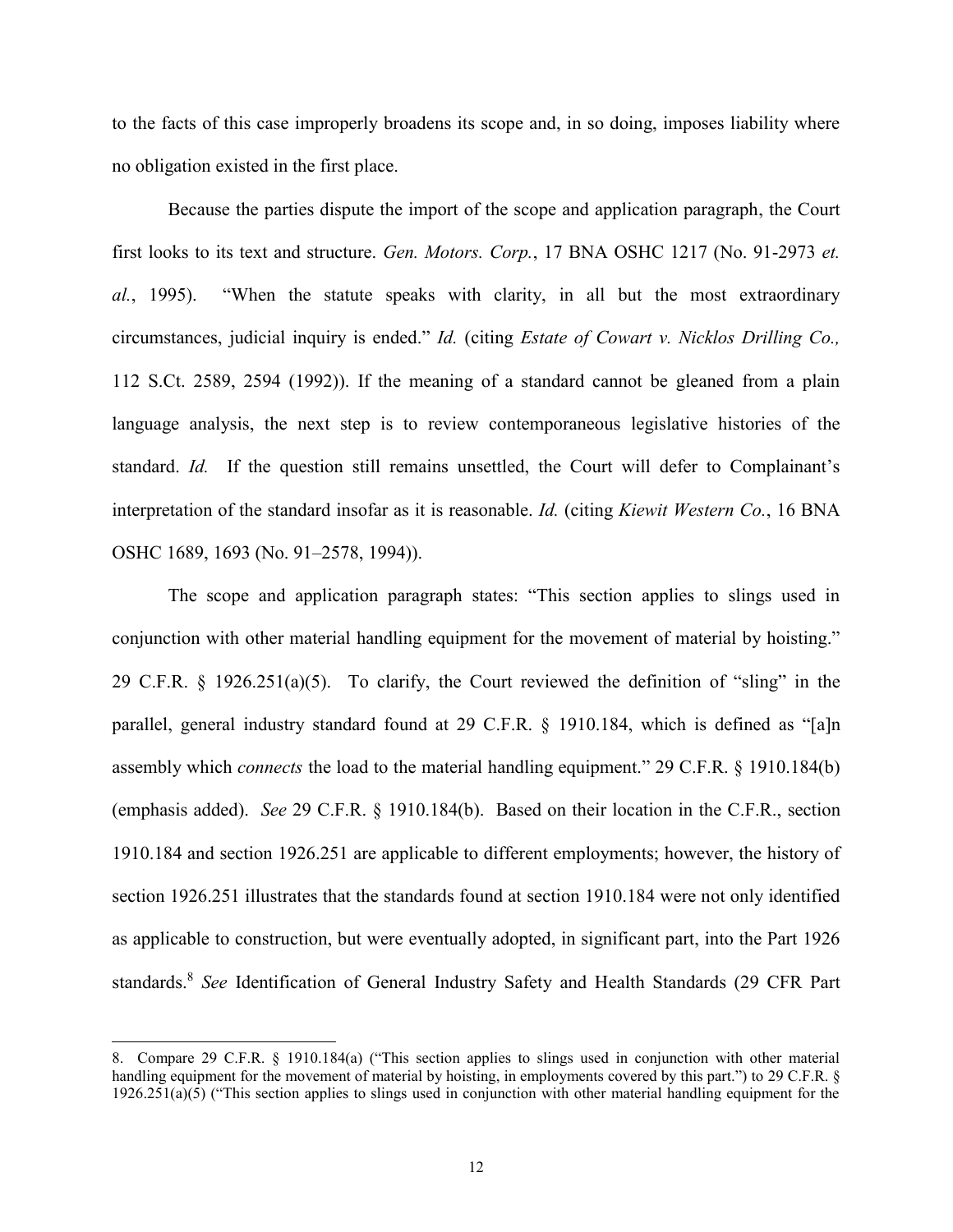1910) Applicable to Construction Work, 44 Fed. Reg. 8577, 8577–8578, 8605 (1979). Although the definitions were not incorporated into the Part 1926 standards, the respective (and identical) scope and application paragraphs illustrate that they apply to identical subject matter, albeit on different worksites. *See* note 8, *infra*. This is further confirmed by nearly identical language used throughout the two standards. *See generally* 29 C.F.R §§ 1910.184, 1926.251.

What appears to be confusing the issue in this case is the intervening clause "in conjunction with other material handling equipment", which is found in the scope and application paragraph of both the construction and general industry standards. *See id.* If that phrase is removed, the paragraph states, "This section applies to slings used . . . for the movement of material by hoisting." *Id.* The intervening clause merely serves to indicate the circumstances under which slings themselves will be governed by the standards found in section 1926.251 (or section 1910.184). Those circumstances are when the sling is used in conjunction with other material handling equipment for the movement of material by hoisting. Presumably this distinction is necessary to distinguish slings not used in that manner.

If the section 1910.184 definition of 'sling' is read in conjunction with section  $1926.251(a)(5)$ , the scope of the rigging standard becomes clear and its application to the present case less certain. A sling is "an assembly *which connects the load* to the material handling equipment." 29 C.F.R. § 1910.184(b) (emphasis added). The wire rope at issue here was a sling, so defined, and the crane and hook should be considered the "material handling equipment." As such, Complainant argues that because the sling was attached to the buoy (load/material) and was looped through the riser chain, it thereby "connected" the load to the material handling equipment. This reading, as applied to the facts of this case, is overly broad for the purposes of

movement of material by hoisting, in employments covered by this part."). The two sections mirror each other in most respects, save for the employment practices to which they apply.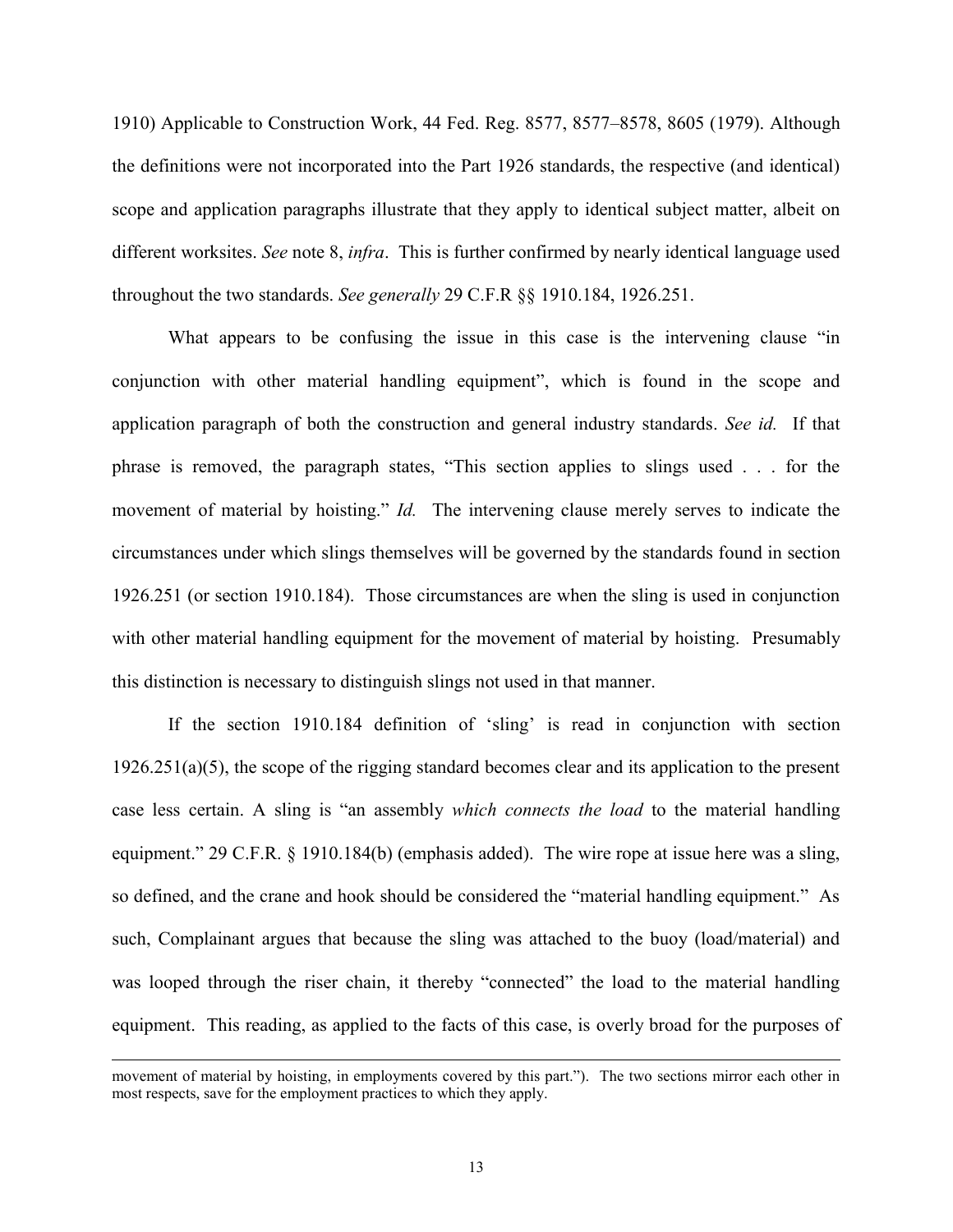the standard. While the sling was connected to the material handling equipment and to the load, it was only "connected" in the loosest sense. It did not facilitate the connection between the material handling equipment and the load; rather, the connection between material handling equipment (crane) and load (buoy) was accomplished through a direct connection to the riser chain, which was part of the buoy.

When read as a whole, the purpose of the standard is to regulate the integrity of an *active* connection between material handling equipment and its load to ensure safe lifting. *See* 29 C.F.R. § 1910.184(b) ("which connects the load" is in the present tense and connotes an active, rather than potential, connection between load and crane). The sling at issue did not actively connect anything. This concept of an active connection clarifies the scope of section 1926.251 and the meaning of "in conjunction with other material handling equipment." If we use the definition of slings in place of the actual term, then the scope and application paragraph reads like this: "This section applies to assembl[ies] which connect[] the load to the material handling equipment . . . for the movement of material by hoisting." 29 C.F.R.  $\S$  1926.251(a)(5). By applying the definition of a sling to the scope and application paragraph, the meaning of the intervening clause becomes apparent: "[I]n conjunction with other material handling equipment" is another way of saying "connects the load to the material handling equipment".<sup>9</sup>

The sling in this case was not used, nor was it intended to be used, for the movement of material by hoisting; the parties stipulated, and the testimony supported, the sling was purely a back-up measure.<sup>10</sup> To be sure, the sling was connected to the load and to the crane, but it did not establish the connection between the load and the crane in order to move the material (buoy).

<sup>9.</sup> The Court removed the intervening clause in this construction because it proves to be redundant in its reference to "material handling equipment", but such a construction does not interfere with the plain meaning.

<sup>10.</sup> There was some dispute as to when the sling would serve as an effective back-up—Respondent contended it was only for when the initial lift out of the water occurred—but that does not change the purpose behind the sling's use.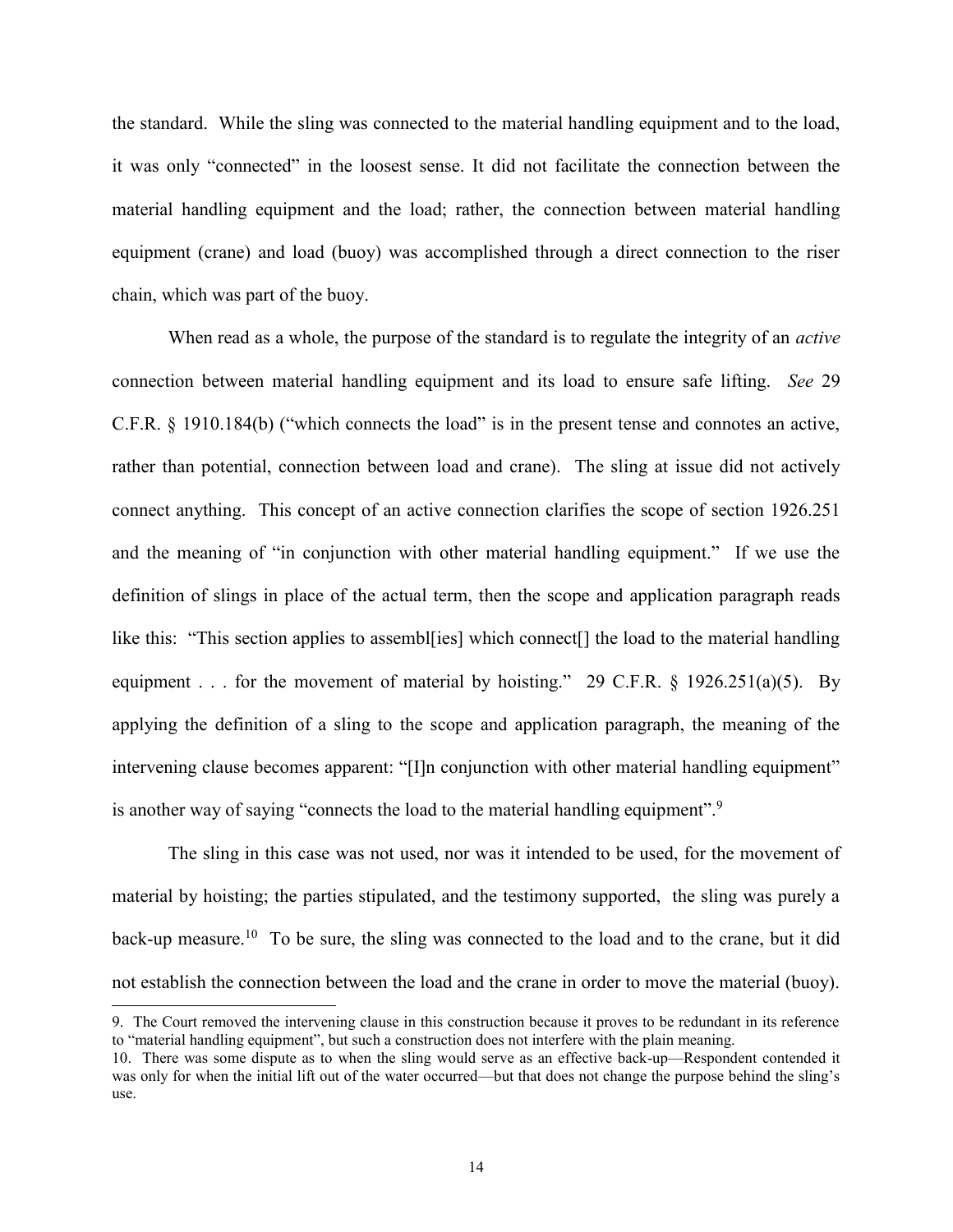Instead, this was accomplished through a direct connection between the riser chain and the crane hook, which was then "used . . . for the movement of material by hoisting." The sling did not move nor hoist anything in this case. The sling may have been used in conjunction with other material handling equipment, but that only meets half of the requirements for the scope and application paragraph. It must also be used in conjunction with the material handling equipment (crane) to move a load by hoisting. The sling did not move anything; rather, it moved with the load. This is not sufficient to meet the requirements of the standard.

## ii. **Complainant's Interpretation is not Reasonable**

In addition to the plain language analysis, there are sound reasons for not imposing liability in the manner suggested by Complainant. According to CSHO Sundram, Respondent would not have been cited under the rigging standards if the back-up wire sling was not attached to the crane/load. (Tr. 149). While this is certainly attributable to the fact that no shock load would have occurred, it also says something about the nature of the violation itself. Other than the shock load violation, Respondent was not cited for any other issue related to the rigging of the buoy.<sup>11</sup> There was a hazard associated with the lift, to be sure, but Complainant did not identify a hazard associated with the principal lifting mechanism; instead, Complainant identified hazards associated with the failure of the back-up sling. This is problematic for a number of reasons.

First, not only did the CSHO testify Respondent would not have been cited if the sling was not attached, but Crane's analysis of the shock load illustrates the accident/hazard would have been the same regardless of whether the sling was used or not. What this suggests is the hazard identified in the citation was merely ancillary to the principal hazard posed by the buoy

<sup>11.</sup> Respondent was cited for another rigging violation, but that Citation item was withdrawn by the Secretary.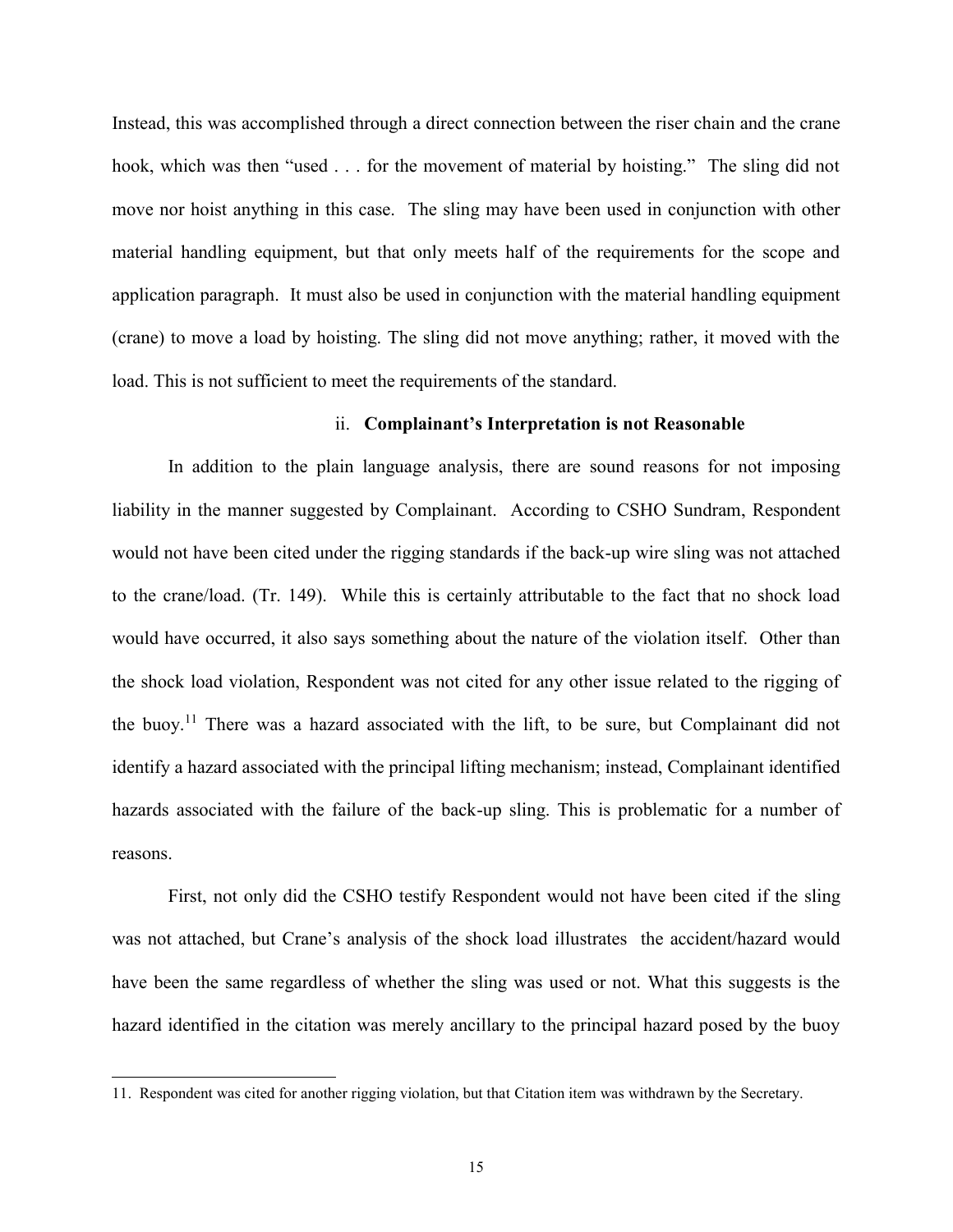itself. Normally, a shock load is dangerous because it places an instantaneous and exponentially greater amount of force upon the sling than if the load were slowly lifted/hoisted. (Tr. 272–73). As illustrated by Crane, a difference of a few inches can magnify the downward force of load by a factor of 10 times. (Ex. C-32). The primary concern under the shock loading standard—29 C.F.R. § 1926.251(c)(11)—is that the sling and/or the crane would not be able to handle the additional downward force caused by the shock, which would lead to failure of the sling, the crane, or both. $^{12}$ 

Here, the shock load would not have occurred but for the failure of the principal lifting mechanism, which was not cited as a violation by Complainant. The actual hazard to which Respondent's employees were exposed did not come from the potential for a shock load. Instead, the hazard was the result of the manner in which the buoy was lifted, the state of the flange plate screws, and the location of the employees on the deck of the barge. If the sling was removed, no shock load would have occurred, but Respondent's employees would nonetheless have been exposed to the hazard imposed by the primary, yet unstable, load connection. This distinction is slight, but important: Employees were exposed to a hazard, but that hazard was not the result of a potential shock load. The existence of a shock load hazard was not the result of the lift or the movement of the load, but rather the failure of the principal hoist mechanism. In other words, it is a second-order hazard the existence of which is contingent upon yet another hazard coming to fruition. The hazard to the employees was the same irrespective of whether the sling was attached to the buoy or not.

Second, and somewhat relatedly, is the issue of abatement. According to the CSHO, if Respondent had not used the sling, then it would not have been cited. This is tantamount to

<sup>12.</sup> The shock loading standard is also found in 1910.184. *See* 29 C.F.R. § 1910.184(c)(11).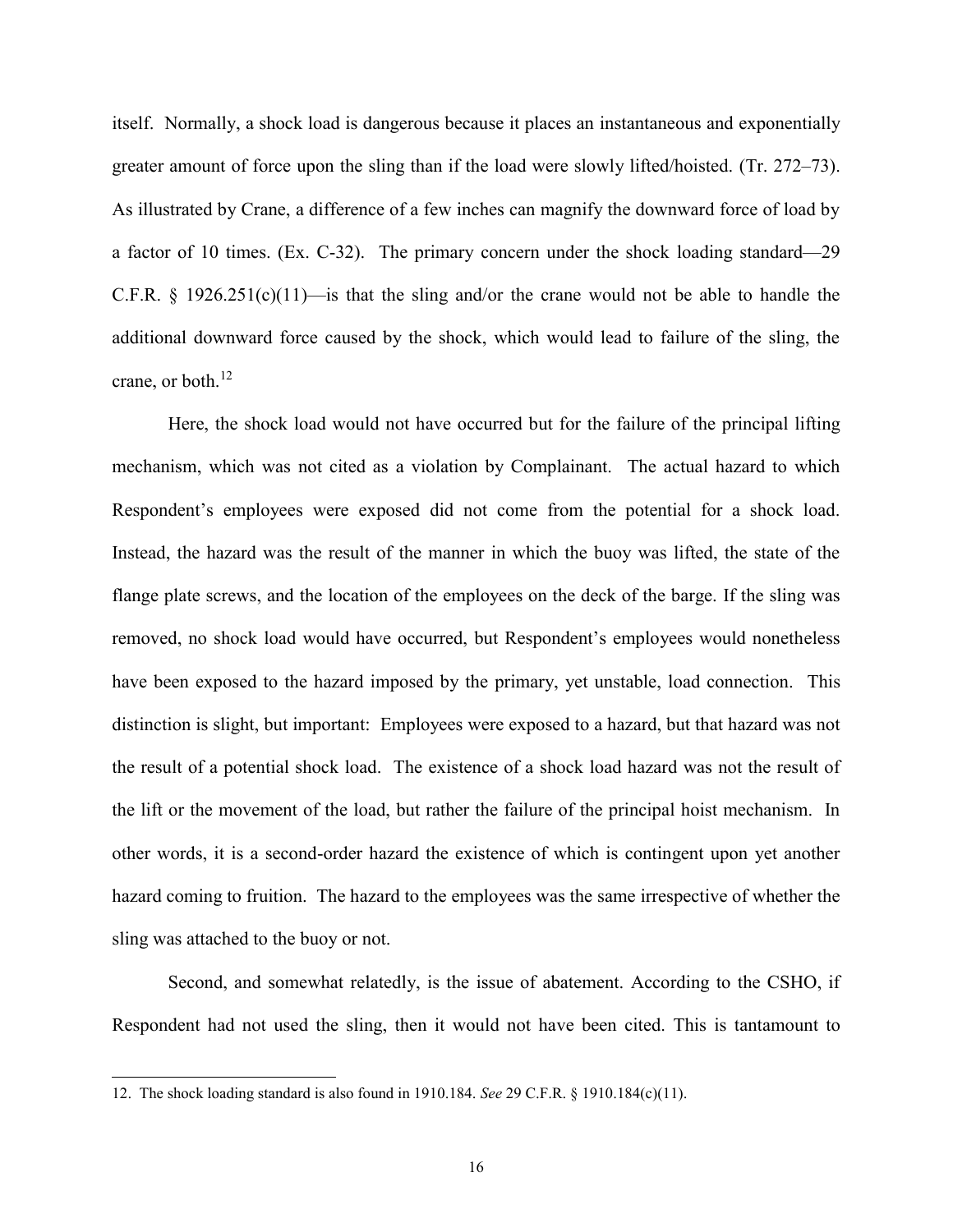saying removal of the sling constituted proper abatement of the violation. While that might remove the hazard associated with shock loading, it does not address the hazard to which Respondent's employees were actually exposed. Indeed, the abatement suggested by Complainant does not address the problem of shock loading; rather, it addresses the manner in which the load and principal hoisting mechanism are handled. Complainant's suggested abatement, such as the manner in which the buoy is lifted, how long or how high it is aloft, and whether it is placed on the deck only address the principal hazard of a falling load. (Tr. 317, 466). If the flange plate does not fail, then the shock load does not occur.

What seems to be the case here is that a tragic accident occurred, and Complainant could not (or simply did not) identify an appropriate standard for the purposes of citing Respondent. While Truston *may* have been at fault for the accident, it is the Court's obligation to ensure it is being held at fault according to an appropriate standard. To suggest Respondent be held responsible for a shock loading violation when that violation was not the reason employees were exposed to a hazard is like trying to fit a square peg into a round hole. The fact that not doing something would constitute sufficient abatement only reinforces the absurdity of holding Respondent liable for something they were not required to do in the first instance.

Finally, though there is no case law directly on point in this case, the Commission and Circuit Courts of Appeal have grappled with the issue of an employer taking additional precautions over and above what is legally required. In *Diebold v. Marshall*, 585 F.2d 1327 (6th Cir. 1978), the Sixth Circuit was confronted with the question of whether point of operation guarding was required on press brakes. Evidence was presented that showed Diebold's engineers had begun seeking out workable point of operation guards for the company's press brakes. *Diebold*, 585 F.2d at 1338. The Secretary contended that such attempts illustrated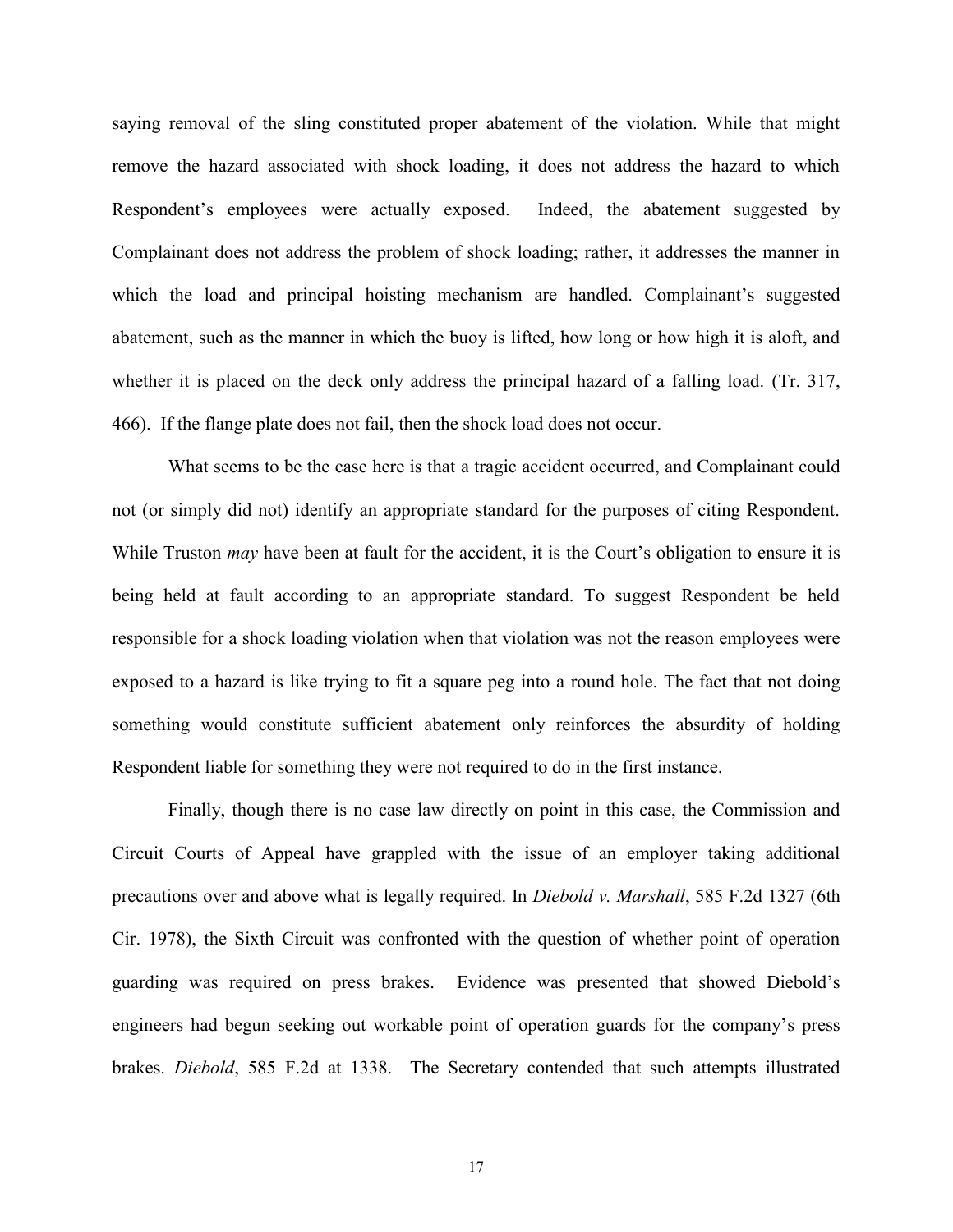Diebold's awareness of the point of operation guarding requirement. The Sixth Circuit disagreed, stating:

Considered simply in terms of probative value, an employer's attempts to render machinery or working premises more safe, without anything more, cannot reasonably support an inference that the attempts were made because the employer believed them to be legally required. Further, the drawing of such an inference would be repugnant to the purposes of the Act. Congress expected that safety in the nation's workplaces would be achieved as much by the voluntary efforts of employers as by the enforcement programs of the government.

*Id.* (citing *Dunlop v. Rockwell Int'l*, 540 F.2d 1283, 1292 (6th Cir. 1976)). In other words, there is an important distinction between taking additional steps to increase safety and recognizing that those steps are required by law. The Sixth Circuit found conflating those two principles would have a chilling effect on safety as a general proposition: "If employers are not to be dissuaded from taking precautions beyond the minimum regulatory requirements, they must be able to do so without concern that their efforts will later provide the sole evidentiary basis for an adverse finding of the sort urged here." *Id.* (citing *Cape and Vineyard Div'n of New Bedford Gas Co. v. OSHRC*, 512 F.2d 1148, 1154 (1st Cir., 1975)).

The man in charge of the lift, Richard Vonderhaar, stated, without contradiction, the sling was used as a "can't hurt, might help" precaution. (Tr. 383). Characterized as such, and armed with the foregoing analysis of the scope and application paragraph's plain meaning, the back-up sling was an "attempt[] to render machinery or working premises more safe" and was in no way legally required. *Id.* To hold Respondent liable on that basis alone would, in the words of the Sixth Circuit, be repugnant to the purposes of the Act and would dissuade similarly situated employers from making any additional attempts at safety when such was not required by regulation.

The hazard associated with the cited standard was merely ancillary to the principal hazard imposed by the faulty screws and flange plate. The fact that the hazard associated with shock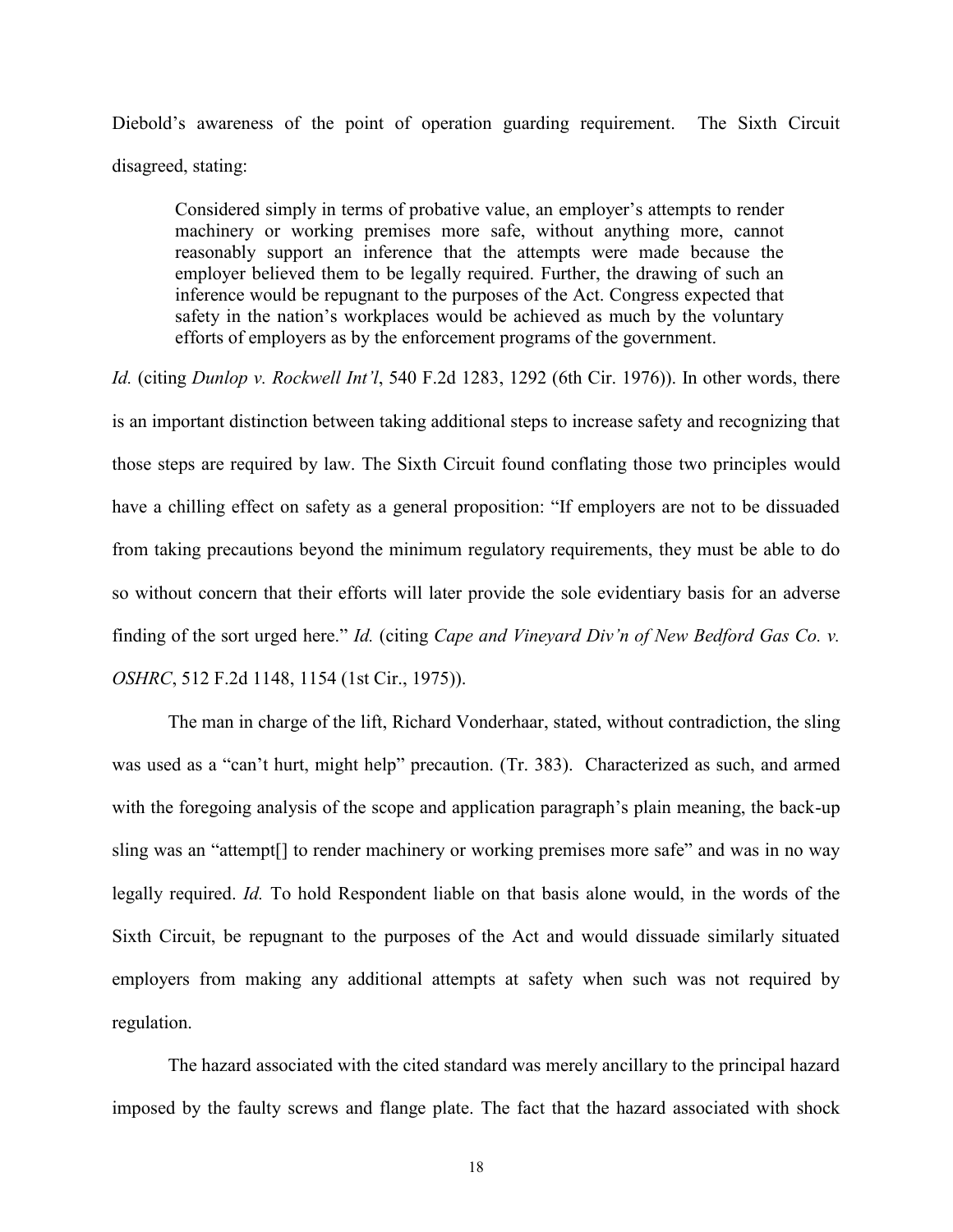loading could be removed by simply not taking the extra precaution—but that the principal hazard would remain—illustrates the concerns of the Sixth Circuit to a "T". Complainant's interpretation is unreasonable because it targets extra precautions taken by the employer, though they are not required, and turns them into obligations.

Based on the foregoing, the Court finds that Complainant failed to establish a violation of

29 C.F.R. § 1926.251(c)(11). Accordingly, Citation 1, Item 2 shall be VACATED.

# **2. Citation 1, Item 3**

Complainant alleged a serious violation of the Act in Citation 1, Item 3 as follows: 29 CFR 1926.1051(a): Stairway(s) or ladder(s) were not provided at all personnel points of access where there was a break in elevation of 19 inches (48 cm) or more.

a. On December 10, 2014, on the barge, a 4-foot 6-inch high concrete sinker block was accessed using a saw horse that was 2-foot 3-inch [sic] high, exposing employees to a fall hazard.

*See Citation and Notification of Penalty* at 7.

The cited standard provides:

A stairway or ladder shall be provided at all personnel points of access where there is a break in elevation of 19 inches (48 cm) or more, and no ramp, runway, sloped embankment, or personnel hoist is provided.

29 C.F.R. § 1926.1051(a).

Employees needed to access the tops of the sinker blocks to attach them to the riser chain. In order to access the top of the blocks, which stood 4.5 feet tall, employees were using sawhorses to step up onto the top of the block. (Tr. 120; Ex. C-14 at 1–2). Complainant cited Truston because it failed to provide ladders or stairways at the point where Healy Tibbitts' employees were accessing the tops of the concrete sinker blocks. Amongst other arguments, Truston contends the standard requires Respondent to merely *provide* ladders, not that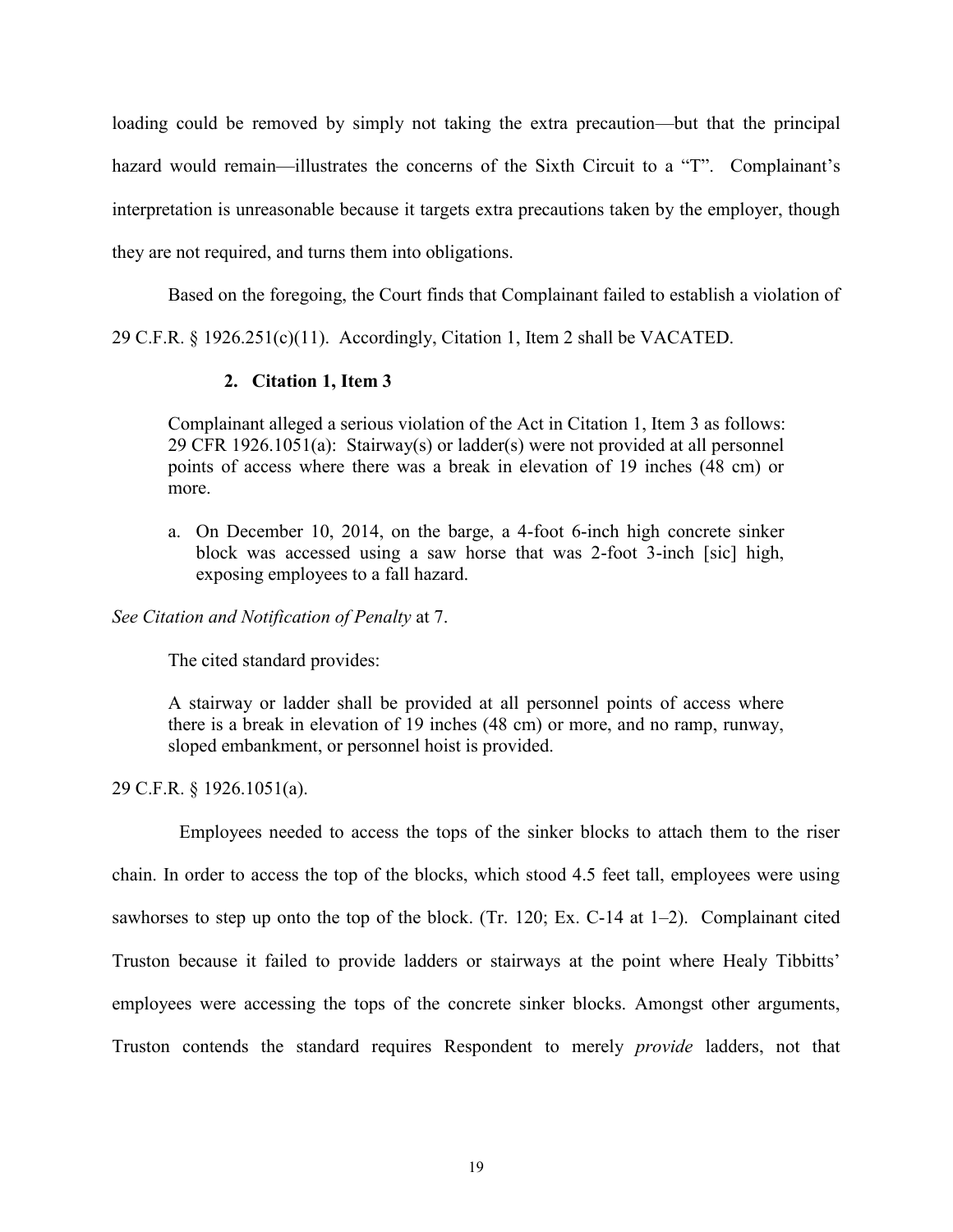employees should be required to use them. *See Truston Br.* at 33–34 (citing *Usery v. Kennecott Copper Corp.*, 577 F.2d 1113, 1118 (10th Cir. 1977)).

## **a. The Standard Applies**

The cited standard applies to all personnel points of access where there is a break in elevation of 19 inches or more, and there is no ramp, runway, slope, or hoist provided. A 'point of access' is defined as "all areas used by employees for work-related passage from one area or level to another. Such open areas include doorways, passageways, stairway openings, studded walls, and various other permanent or temporary openings used for such travel." 29 C.F.R. § 1926.1050(b); *see also* Safety Standards for Stairways and Ladders Used in the Construction Industry, 55 Fed. Reg. 47660, 47763 ("The term is used in  $\S$  1926.1051(a) of this subpart to indicate *where* a stairway or ladder *must be provided* when there is a break in elevation, and *includes permanent and temporary travel ways* . . . . It is intended to state clearly what OSHA meant when it proposed  $\S$  1926.1051(a).") (emphasis added).

In order to access the top of the sinker blocks, which were 4.5 feet tall, employees used a sawhorse as a makeshift step. A sawhorse is neither a ramp, nor runway, nor hoist, nor did it reduce the break in elevation to less than 19 inches. (Tr. 121). Because the break in elevation was more than 19 inches at the point of access, the standard applies.

## **b. The Standard Was Violated**

 $\overline{a}$ 

The terms of the standard are unequivocal—"a stairway or ladder *shall* be provided *at all personnel points of access* where there is a break in elevation of 19 inches or more." 29 C.FR. § 1926.1051(a) (emphasis added).<sup>13</sup> Truston did not provide a stairway or ladder at the point

<sup>13.</sup> When determining the meaning of a standard, the Commission first looks to its text and structure. *Superio*r *Masonry Builders, Inc*., 20 BNA OSHC 1182, 1184 (No. 96-1043, 2003). "If the meaning of the [regulatory] language is 'sufficiently clear,' the inquiry ends there." *Beverly Healthcare-Hillview*, 21 BNA OSHC 1684, 1685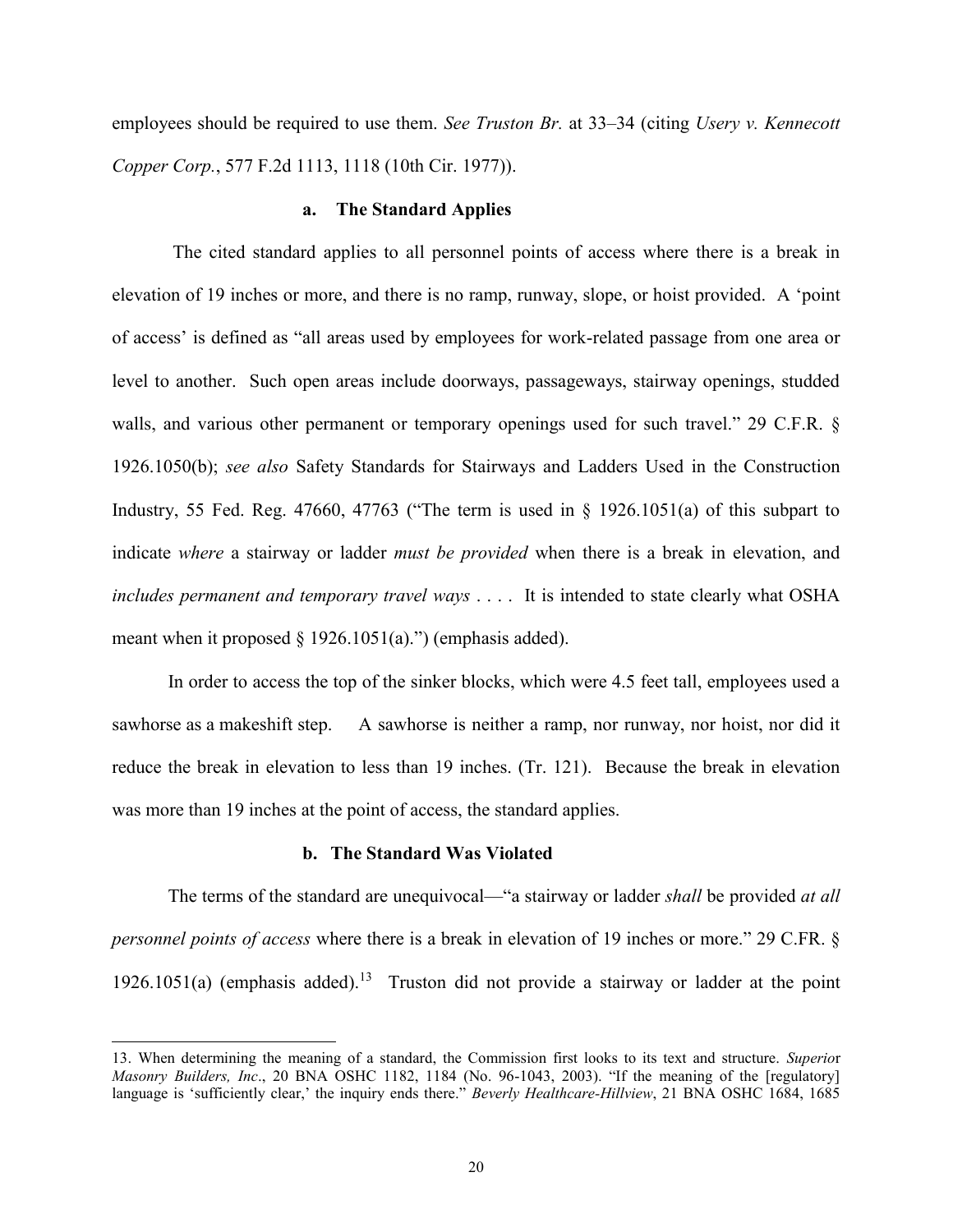where the 4.5-foot tall sinker blocks were accessed. Nevertheless, Truston contends a ladder was available aboard the working barge and its obligation extended no further than ensuring a ladder was available for use.

CSHO Sundram testified he did not see ladders on board the working barge, and he believed the closest available ladder was on the adjacent crane barge. (Tr. 122–23). Instead, the evidence showed employees were climbing atop the sinker blocks by using sawhorses as makeshift stepstools, which Truston contends were sturdier than ladders and made it easier for tools to be passed to the top of the blocks. (Tr. 324). Further, both Richard E. Cabral, Jr. and Richard Vonderhaar testified a ladder was on the deck of the working barge and was available to employees for use at their discretion. (Tr. 323–24, 387). Photographs were introduced to support this assertion. (Ex. C-10). Thus, it is reasonable to conclude a ladder was present on the working barge; however, that fact alone is not sufficient to establish compliance with the standard.

Truston makes two principal arguments to suggest it was in compliance with, or at the very least did not violate, the standard. First, it contends ladders were not the safest means of accessing the sinker blocks. In other words, Truston contends ladders imposed a greater hazard than the sawhorses. In support of this argument, Truston points to the testimony of Richard E. Cabral, Jr. Mr. Cabral said that the sawhorse was sturdier and made it easier to pass tools and equipment to the top of the sinker blocks. (Tr. 323–24). Truston also notes CSHO Sundram agreed an employee carrying equipment in his hands would not be able to maintain three points of contact with the ladder. (Tr. 153).

<sup>(</sup>No. 04-1091, 2006) (consolidated) (citing *Unarco Commercial Prods*., 16 BNA OSHC 1499, 1502 (No. 89-1555, 1993)), *aff'd in relevant part*, 541 F.3d 193 (3d Cir. 2008). The Court finds the meaning of the regulation cited is sufficiently clear as to what was required of Respondent.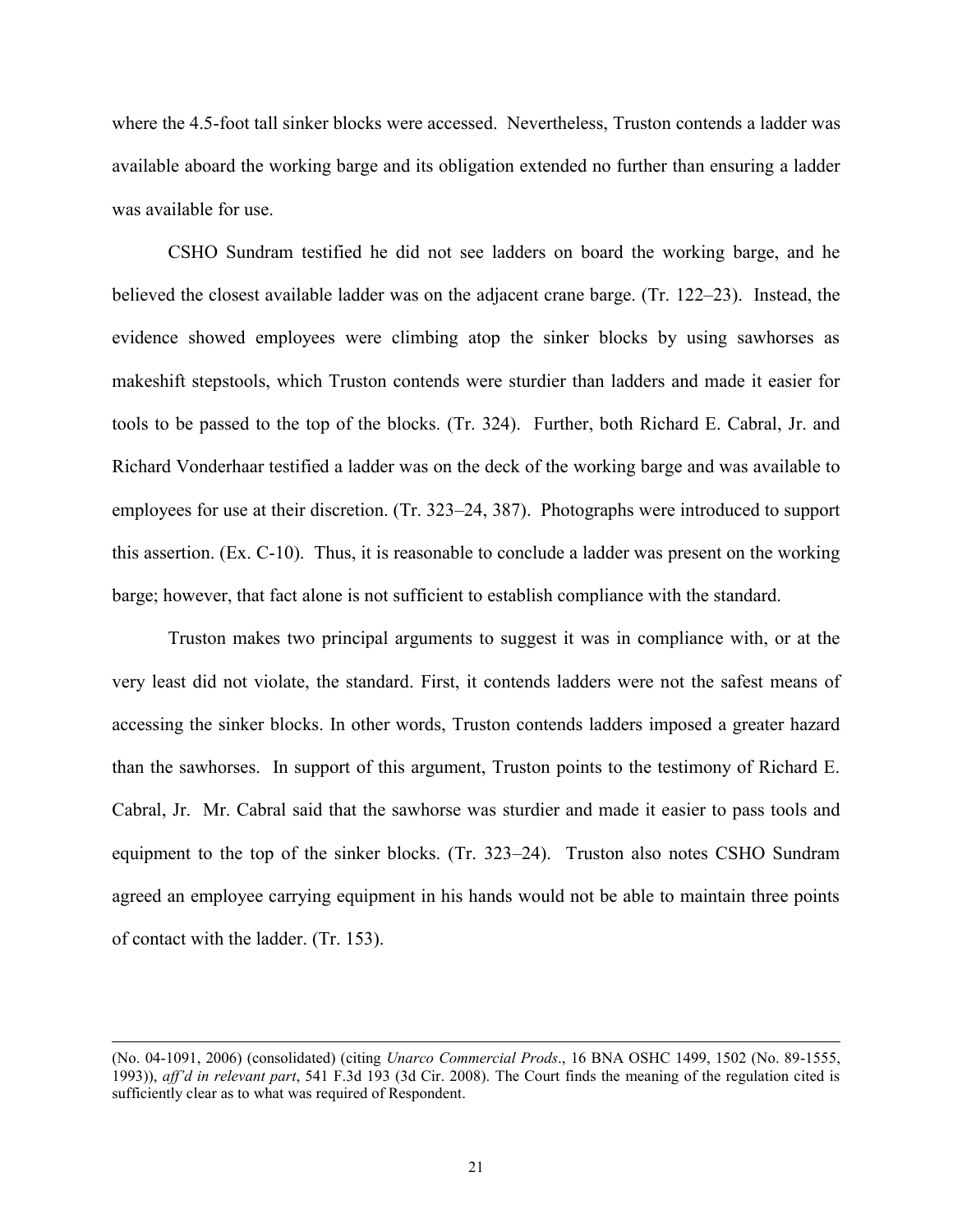In order to establish the defense of greater hazard, Truston must show: "(1) the hazards created by complying with the standard are greater than those of noncompliance; (2) other methods of protecting its employees from the hazards are not available; and (3) a variance is not available or that application for a variance is inappropriate." *Spancrete Ne., Inc.*, 15 BNA OSHC 1020 (No. 86-521, 1991) (citing *Walker Towing Corp.*, 14 BNA OSHC 2072, 2078 (No. 87- 1359. 1991)). Truston has failed to prove this defense. Not only is there is distinct lack of persuasive evidence to suggest that ladders are more hazardous than sawhorses—the Court is not clear as to how the handling of equipment or tools is made any easier by the sawhorse, which suffers from the same problem of maintaining three points of contact as the ladder—but Richard E. Cabral, Jr. testified that ladders were actually used during the placement of the sinker blocks on the working barge prior to the lift. (Tr. 321). Further, there is no evidence whatsoever to suggest Truston sought a variance or made an informed judgment that such an application would be futile. *See Spancrete Ne., Inc.*, 15 BNA OSHC 1020 (No. 86-521, 1991) (rejecting greater hazard defense when employer failed to seek variance and noting this element has been recognized and endorsed by several courts of appeal); *see also Dole v. Williams Enters., Inc.*, 876 F.2d 186, 188 (D.C. Cir. 1989); *RSR Corp. v. Donovan*, 747 F.2d 294, 303 (5th Cir. 1984); *Diebold v. Marshall*, 585 F.2d 1327, 1339 (6th Cir. 1978). Truston's "greater hazard" defense is rejected.

Second, Truston cites to *Usery v. Kennecott Copper Corp.*, 577 F.2d 1113 (10th Cir. 1977), to suggest that the phrase "shall be provided" merely connotes that such equipment shall be "furnished or made available." In *Kennecott*, the Tenth Circuit was confronted with the question of the proper scope of the scaffolding standard found at 29 C.F.R. § 1910.28(a)(12), which provides, "An access ladder or equivalent safe access shall be provided." The Tenth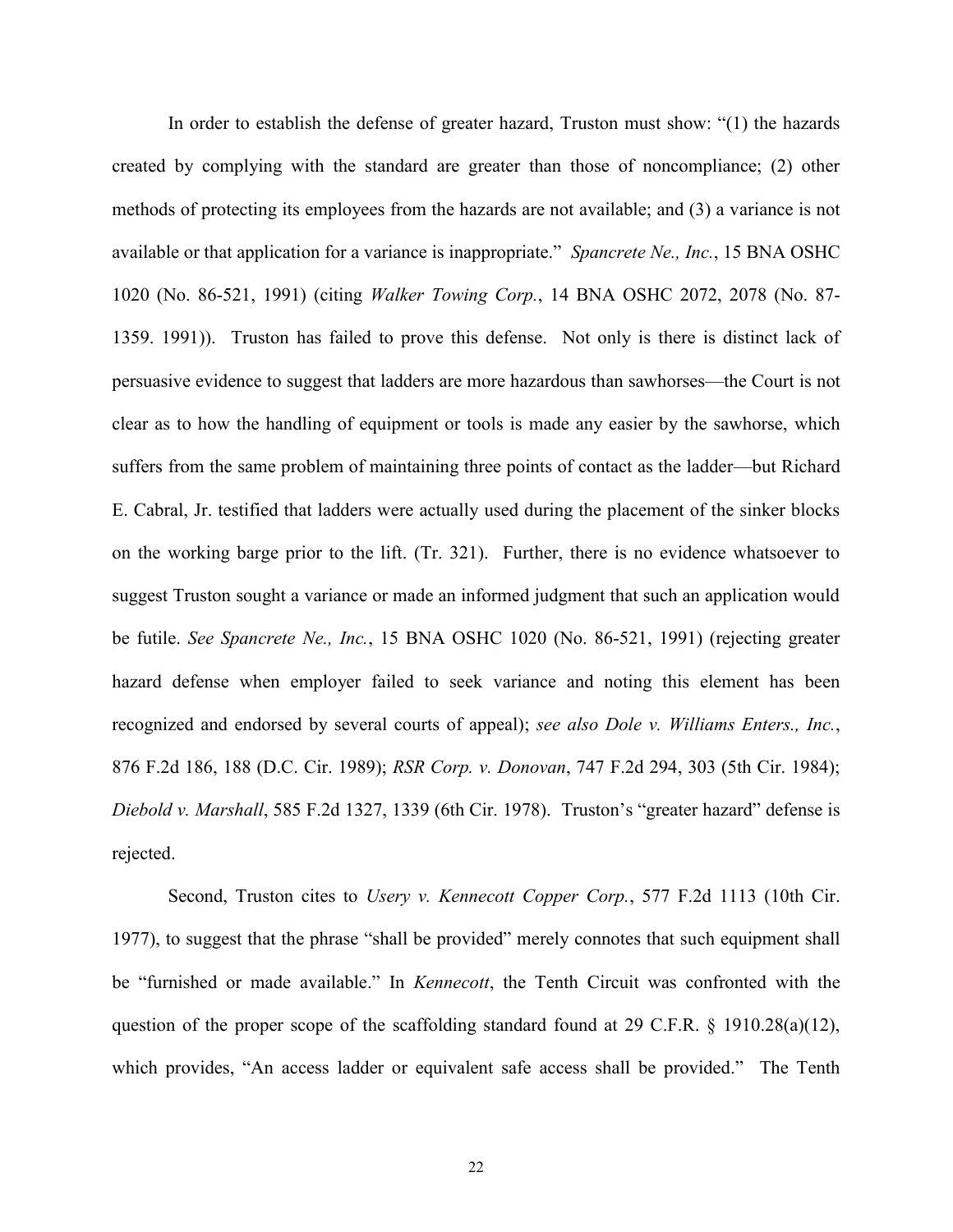Circuit reversed the Commission, which held that "shall be provided" was equivalent to "shall require use"—because the ordinary meaning of the term "to provide" means to "furnish, supply, or make available." *Kennecott*, 577 F.2d at 1118–19.

The problem<sup>14</sup> with Truston's argument is the standards at issue are drastically different. Whereas the standard in *Kennecott* simply states that ladders "shall be provided", 29 C.F.R. § 1926.1051(a) specifies exactly where and under what conditions ladders shall be provided; namely, at the point of access when there is a break of 19 inches or more. *Compare* 29 C.F.R. § 1910.28(a)(12) *with* 29 C.F.R. § 1926.1051(a). Further, the preamble to section 1926.1051(a) clarifies the import of its mandate: "The term [point of access] is used in § 1926.1051(a) of this subpart to indicate *where* a stairway or ladder *must be provided* when there is a break in elevation, and *includes permanent and temporary travel ways* . . . . It is intended to state clearly what OSHA meant when it proposed § 1926.1051(a)." 55 Fed. Reg. at 47763 (emphasis added). Thus, with respect to the cited standard, Respondent cannot fulfill its obligations merely by having a ladder anywhere on the worksite available for use; it must be located where the break in elevation occurs. Although there may have been a ladder on board the working barge, there is no dispute the ladder in question was not provided at the point of access to the sinker blocks. Thus, the terms of the standard were violated.

#### **c. Respondent's Employees Were Exposed to a Hazard**

According to the Commission, a controlling employer's duty under section 5(a)(2) of the Act flows to both its own employees and subcontractor employees engaged in a common undertaking. *See Summit Contractors, Inc. ("Summit IV")*, 23 BNA OSHC 1196 (No. 05-0839,

<sup>14.</sup> A secondary problem for Respondent is that this case occurred in the Ninth Circuit. *Kennecott* was decided by the Tenth Circuit and, as such, only has value as persuasive precedent. For the reasons mentioned in this Decision, the Court finds that *Kennecott* has little value as applied to the facts of this case.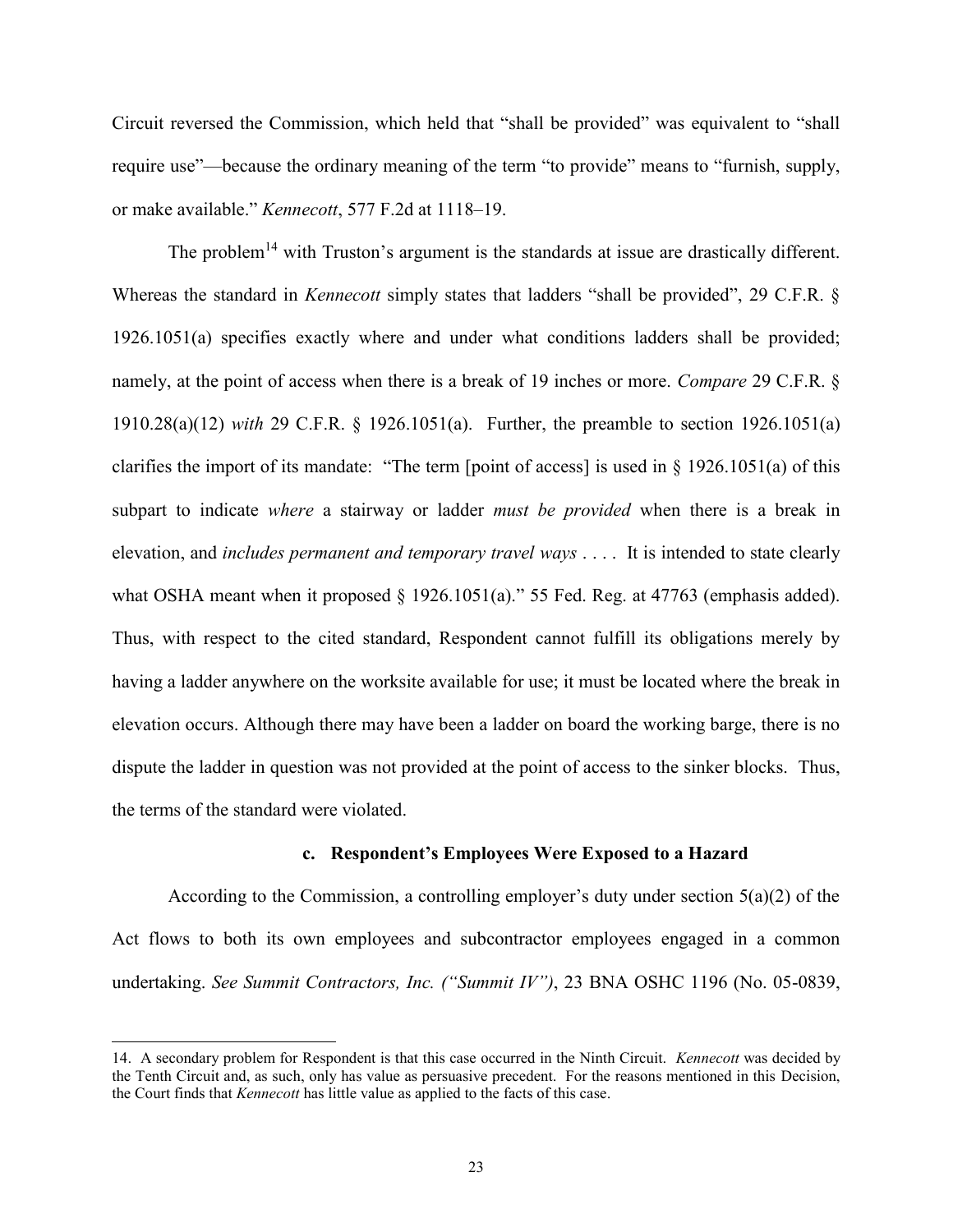2010) (citing *U.S. v. Pitt-Des Moines*, 168 F.3d 976 (7th Cir. 1999); *Brennan v. Underhill Constr. Corp.*, 513 F.2d 1032 (2d Cir. 1975); *Anning-Johnson Co.*, 4 BNA OSHC 1193 (No. 3694 *et al.*, 1976); *Grossman Steel & Aluminum Corp.*, 4 BNA OSHC 1185 (No. 12775, 1976)). As a controlling employer, Truston was responsible for its own employees, as well as those of Healy Tibbitts.

As discussed above, Richard E. Cabral, Jr. testified Healy Tibbitts' employees used the sawhorse to access the tops of the sinker blocks. In so doing, the employees were exposed to a potential fall hazard of up to 4.5 feet. Accordingly, the Court finds Respondent's employees were exposed to the hazard.

#### **d. Respondent Was Aware of the Hazard**

"To establish knowledge, the Secretary must prove that the employer knew or, with the exercise of reasonable diligence, should have known of the conditions constituting the violation." *Central Florida Equip. Rentals, Inc.*, 25 BNA OSHC 2147 (No. 08-1656, 2016). To satisfy this burden, Complainant must show "knowledge of the *conditions* that form the basis of the alleged violation; not whether the employer had knowledge that the conditions constituted a hazard." *Id.* "When a corporate employer entrusts to a supervisory employee its duty to assure employee compliance with safety standards, it is reasonable to charge the employer with the supervisor's knowledge actual or constructive of noncomplying conduct of a subordinate." *Mountain States Tel. & Tel. Co. v. Occupational Safety & Health Review Comm'n*, 623 F.2d 155, 158 (10th Cir. 1980).

Richard Vonderhaar, Truston's on-site supervisor and site safety and health officer, was present on the day of the accident and was on-site to observe the process of attaching the sinker blocks to the riser chain. (Tr. 381–82). Vonderhaar testified a ladder was available on the deck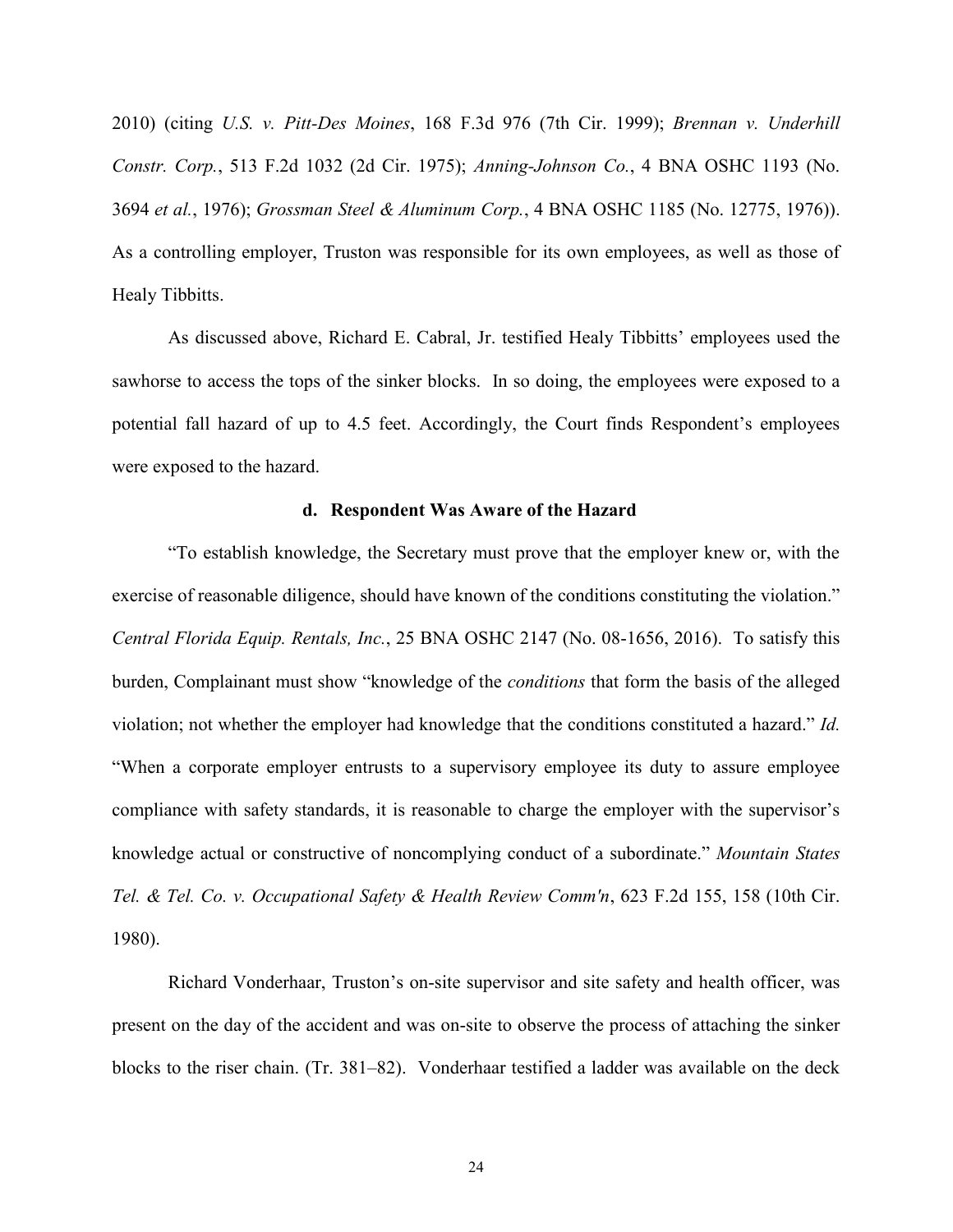of the working barge on the day of the accident; however, there was no testimony to suggest the ladder was ever used. (Tr. 386–87). Instead, the overwhelming weight of the testimony was that Healy Tibbitts employees were openly using the sawhorses, which were located directly adjacent to the concrete sinker blocks. (Tr. 120). As illustrated by the photographs of both Bob Pittman and CSHO Sundram, this condition was in plain view for anyone, especially the site safety supervisor, to see. (Ex. C-14 at 1). Accordingly, the Court finds that Truston, through its designated site supervisor, Vonderhaar, was actually and constructively aware of the violative condition.

### **e. The Violation Was Serious**

A violation is "serious" if there was a substantial probability that death or serious physical harm could have resulted from the violative condition. 29 U.S.C.  $\S$  666(k). Complainant need not show that there was a substantial probability that an accident would actually occur; he need only show that if an accident occurred, serious physical harm could result. *Phelps Dodge Corp. v. OSHRC*, 725 F.2d 1237, 1240 (9th Cir. 1984). If the possible injury addressed by a regulation is death or serious physical harm, a violation of the regulation is serious. *Mosser Construction*, 23 BNA OSHC 1044 (No. 08-0631, 2010); *Dec-Tam Corp*., 15 BNA OSHC 2072 (No. 88-0523, 1993).

According to Roger Forstner, Area Director for OSHA's Honolulu Area Office, falls from ladders are the second-leading cause of death in the construction industry and ten percent of those fatal falls are from heights less than six feet. (Tr. 242). This conclusion was echoed by CSHO Sundram, who determined a fall from the sinker blocks could result in permanent injury or death. (Tr. 123). Given the dangers associated with the fall hazard, and the fact these conclusions went undisputed by Truston, the Court finds that the violation was serious.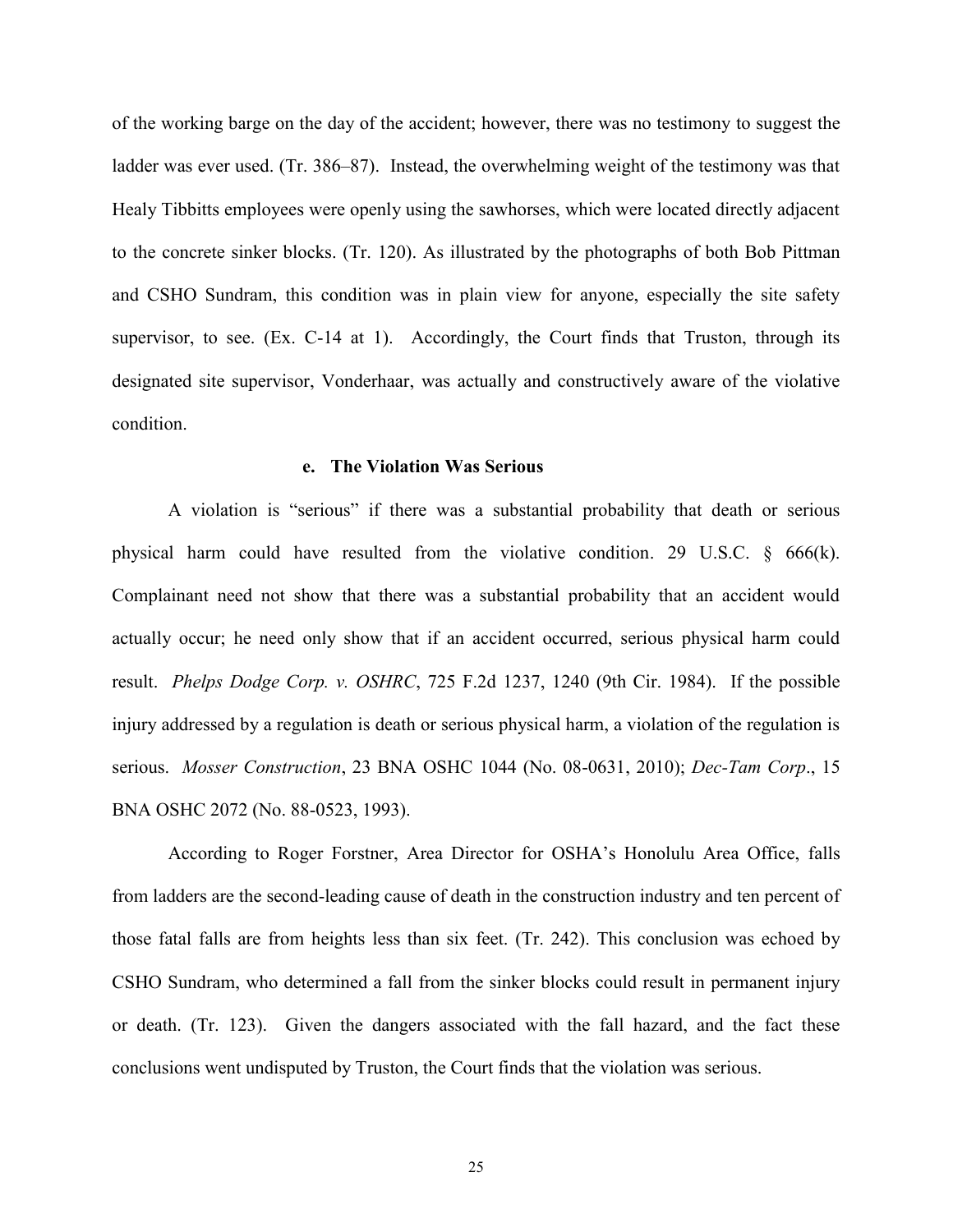The Court finds Complainant established a violation of 29 C.F.R. § 1926.1051(a). Accordingly, Citation 1, Item 3 shall be AFFIRMED as a serious violation of the Act.<sup>15</sup>

## **V. Penalty**

 $\overline{a}$ 

In determining the appropriate penalty for affirmed violations, section  $17(i)$  of the Act requires the Commission to give due consideration to four criteria: (1) the size of the employer's business; (2) the gravity of the violation; (3) the good faith of the employer; and (4) the employer's prior history of violations. 29 U.S.C. § 666(j). Gravity is the primary consideration and is determined by the number of employees exposed, the duration of the exposure, the precautions taken against injury, and the likelihood of an actual injury. *J.A. Jones Constr. Co.*, 15 BNA OSHC 2201, 2214 (No. 87-2059, 1993). It is well established the Commission and its judges conduct *de novo* penalty determinations and have full discretion to assess penalties based on the facts of each case and the applicable statutory criteria. *E.g.*, *Allied Structural Steel Co.*, 2 BNA OSHC 1457, 1458 (No. 1681, 1975); *Valdak Corp*., 17 BNA OSHC 1135, 1138 No. 931- 0239, 1995), *aff'd*, 73 F.3d 1466 (8th Cir. 1995).

Complainant proposed a penalty of \$4,620 for Citation 1, Item 3. Unfortunately, the basis for this penalty was not clearly explained by Complainant. AD Forstner testified it is OSHA's policy to review probability, severity, employer size, good faith, and history. (Tr. 246– 47). With respect to Truston, he stated, "We looked at both of [the citations] and all information was adequate and correct to support it." (Tr. 247). The only other point of clarification was that Truston received a larger discount than Healy Tibbitts because Truston has fewer employees, though no testimony or documentary evidence was introduced to establish an actual number. (Tr.

<sup>15.</sup> Truston asserted two "affirmative defenses" with respect to the ladder: (1) A ladder was available at all personnel points of access; and (2) A ladder was available on-site at all times. Neither of these arguments is an affirmative defense, which negates a finding that the Complainant proved his *prima facie* case. Rather, these "defenses" are nothing more than facts that are relevant to the question of whether the standard was violated in the first instance. As addressed above, the Court rejects these "defenses".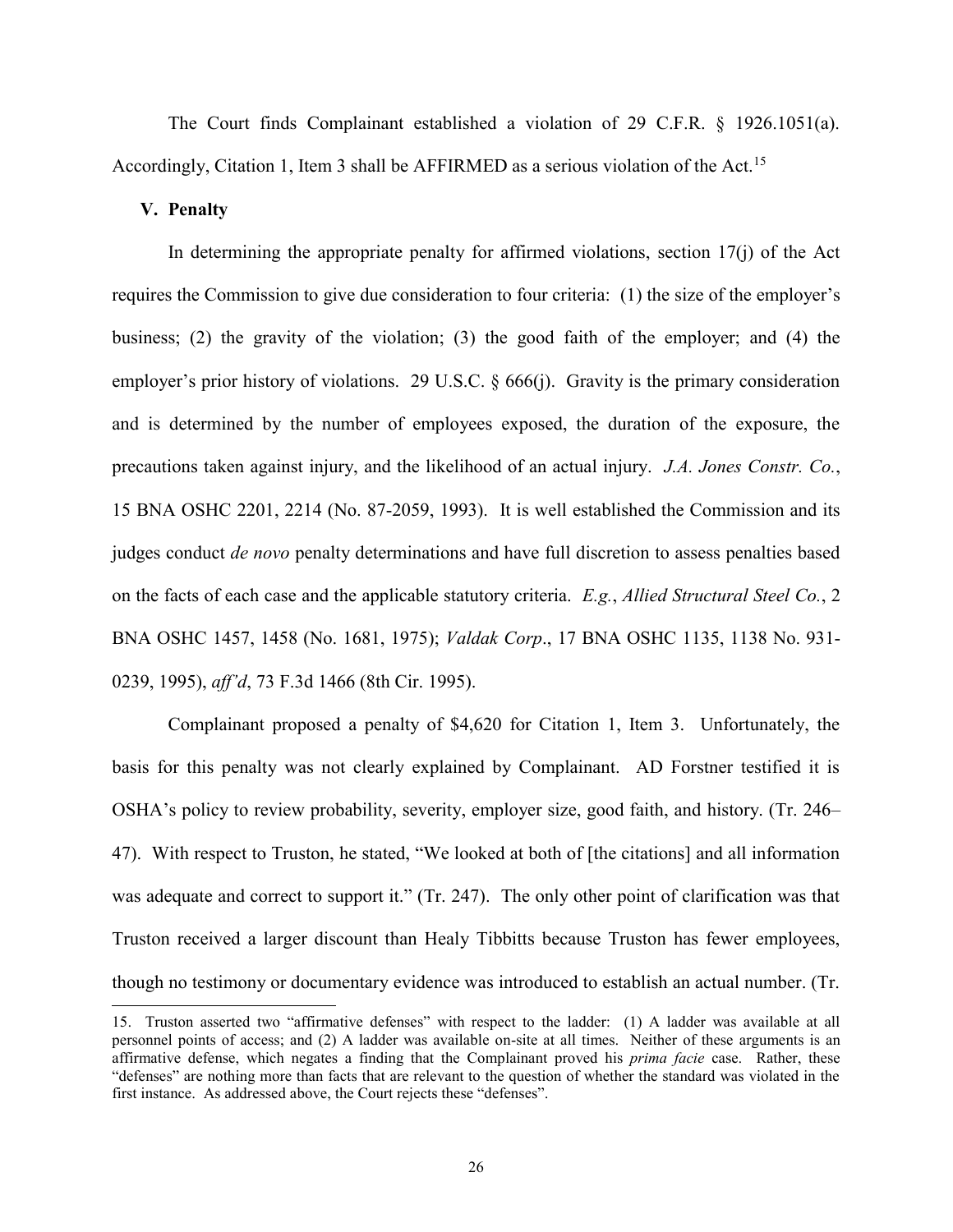247). Further, Complainant did not discuss any specific facts relevant to its assessments of severity or probability.

Notwithstanding the foregoing, the Court is empowered to make penalty determinations on a *de novo* basis, focusing in particular on the gravity of the violation, which considers the number of employees exposed, the duration of the exposure, the precautions taken against injury, and the likelihood of an actual injury. There were at least four employees installing rigging on the sinker blocks. (Stip. No. 25). Based on the testimony, those employees took their positions atop the sinker blocks for only as long as was necessary to install the rigging. Though Truston did not comply with the cited standard, it did make an attempt to bridge the break in elevation through the use of sawhorses. Additionally, though AD Forstner testified fatalities have occurred on ladders at heights of less than 6 feet, Truston's employees were only ever 4 feet, 6 inches off of the ground. At that height, Truston is not even required to provide fall protection. *See* 29 C.F.R. § 1926.501(b)(1). Further, while the evidence indicates fatal falls from less than 6 feet are possible, the percentage of those falls that actually result in fatalities is low. As such, the Court finds that the violation was of medium to low gravity.

Complainant did not present evidence on good faith, history, or the number of employees. While the Court has sufficient evidence to find Truston at least made an attempt at compliance through its use of the sawhorses, there is no evidence regarding its size or history of violations. This constitutes a failure of proof. In the absence of evidence to the contrary, the Court shall credit Respondent with good faith for the attempt and significant reductions related to its size, history, and the foregoing assessment of gravity. Based on those determinations, the Court finds that a penalty of \$2,000 is appropriate.